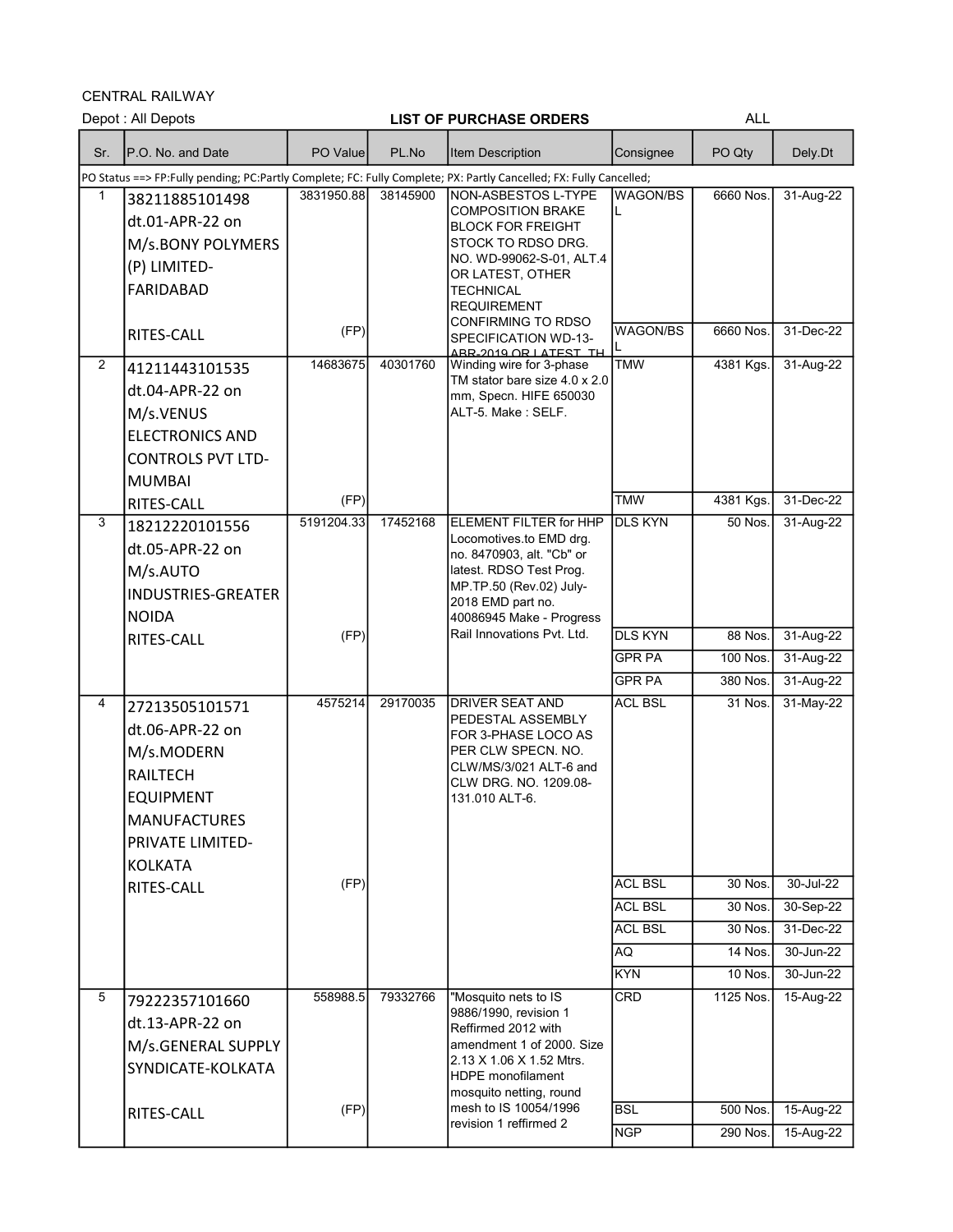| 6              | 27223161101679            | 754444.8   | 25120190 | SET OF STEP SIZE HORN ACL BSL                               |                | $250$ Set      | 13-Aug-22 |
|----------------|---------------------------|------------|----------|-------------------------------------------------------------|----------------|----------------|-----------|
|                | dt.13-APR-22 on           |            |          | SIDE LINER FOR AXLE<br>BOX TO DRG No. TACMA-                |                |                |           |
|                | M/s.MELBROW               |            |          | 73 R1, ONE SET                                              |                |                |           |
|                | <b>ENGINEERING WORKS</b>  |            |          | <b>COMPRISING TWO ITEMS</b>                                 |                |                |           |
|                | PVT. LTD.-KOLKATA         |            |          | 3 Nos.                                                      |                |                |           |
|                |                           |            |          |                                                             |                |                |           |
|                | RITES-CALL                | (FP)       |          |                                                             | <b>ACL BSL</b> | 336 Set        | 31-May-23 |
|                |                           |            |          |                                                             | <b>KYN</b>     | $250$ Set      | 13-Aug-22 |
|                |                           |            |          |                                                             | <b>KYN</b>     | <b>163 Set</b> | 31-May-23 |
| $\overline{7}$ | 27221372101703            | 2203650    | 25708016 | <b>B.L. SWITCH BOX</b>                                      | <b>ACL BSL</b> | 45 Nos.        | 30-Apr-23 |
|                | dt.18-APR-22 on           |            |          | <b>COMPLETE SUITABLE</b><br>FOR 25KV, AC LOCO               |                |                |           |
|                | M/s.MAA LAXMI             |            |          | WITH SIEMENS MAKE                                           |                |                |           |
|                | INDUSTRY-HOWRAH           |            |          | PROGRAMME SWITCH<br>AND LIMIT SWITCHES AS                   |                |                |           |
|                |                           |            |          | PER CLW SPECN. NO.                                          |                |                |           |
|                | <b>RITES-CALL</b>         | (FP)       |          | CLW/ES/S-31/C.                                              |                |                |           |
| 8              | 27213956101735            | 1311570    | 29100010 | <b>ELASTIC RING FOR WAG- ACL BSL</b><br>9 LOCOMOTIVE.       |                | 38 Nos.        | 31-Dec-22 |
|                | dt.20-APR-22 on           |            |          | <b>MATERIAL</b>                                             |                |                |           |
|                | M/s.NU CORK               |            |          | ACLATHAN2300H, as per                                       |                |                |           |
|                | PRODUCTS PRIVATE          |            |          | RDSO SPECN. NO.<br>RDSO/2007/EL/SPEC/0053                   |                |                |           |
|                | LIMITED-BHIWADI           |            |          | [Rev.1].                                                    |                |                |           |
|                | RITES-CALL                | (FP)       |          |                                                             |                |                |           |
| 9              | 27223935101739            | 2179550.86 | 29178060 | A SET OF DOOR LOCKS<br><b>COMPRISING OF 03</b>              | <b>ACL BSL</b> | 20 Set         | 31-May-23 |
|                | dt.20-APR-22 on           |            |          | ITEMS AND 03 NOS. EACH                                      |                |                |           |
|                | M/s.HIND                  |            |          | SET AS PER SKETCH NO.                                       |                |                |           |
|                | <b>ENTERPRISES-</b>       |            |          | ELS/AQ/WAG-9/SK NO.<br>0017, REV-0. Accepted                |                |                |           |
|                | <b>MUMBAI</b>             |            |          | offer: SET OF DOOR                                          |                |                |           |
|                | RITES-CALL                | (FP)       |          | LOCKS COMPRISING OF<br><u>OS ITEMO AND OS NOO</u>           | AQ             | 17 Set         | 31-May-23 |
| 10             | 27223455101748            | 987901.9   | 29160686 | PANTO EQUIPMENT<br>MANIFOLD ASSLY FOR                       | <b>ACL BSL</b> | 5 Nos.         | 30-Apr-23 |
|                | dt.20-APR-22 on           |            |          | E70 BRAKE SYSTEM AS                                         |                |                |           |
|                | M/s.FAIVELEY              |            |          | PER SWIL PT                                                 |                |                |           |
|                | <b>TRANSPORT RAIL</b>     |            |          | NO.006114000 Accepted<br>offer: PANTOGRAPH                  |                |                |           |
|                | <b>TECHNOLOGIES INDIA</b> |            |          | EQUIP MAINFOLD ASSY to                                      |                |                |           |
|                | PRIVATE LIMITED-          |            |          | <b>FTRTIPL Part Number</b><br>006114000.                    |                |                |           |
|                | <b>HOSUR</b>              |            |          |                                                             |                |                |           |
|                | RITES-CALL                | (FP)       |          |                                                             |                |                |           |
| 11             | 90220635101533            | 837291.42  | 90230231 | IS EQUAL ANGLES 40 X 40 ACL BSL<br>X 6 MM (R) TO IS 2062/99 |                | 11025 Kgs.     | 10-Aug-22 |
|                | dt.04-APR-22 on           |            |          | Gr A SK. This items is                                      |                |                |           |
|                | M/s.EASTERN               |            |          | required with ISI Mark / Tag                                |                |                |           |
|                | <b>FABRITECH PVT LTD-</b> |            |          |                                                             |                |                |           |
|                | <b>RAIPUR</b>             |            |          |                                                             |                |                |           |
|                | RITES-CALL                | (FP)       |          |                                                             |                |                |           |
| 12             | 38223647101594            | 2425183.2  | 30050108 | ALTERNATE EQUALISING<br><b>STAY FOR LOWER</b>               | <b>MTN</b>     | 1320 Nos.      | 10-Sep-22 |
|                | dt.09-APR-22 on           |            |          | SPRING BEAM [FORGED                                         |                |                |           |
|                | M/s.MANAS                 |            |          | TYPE] BOTH 16.25 T AND<br>13 T BOGIES TO RDSO               |                |                |           |
|                | INDUSTRIES-HOWRAH         |            |          | DRG.NO. CG-11060 ALT-3                                      |                |                |           |
|                |                           |            |          | WITHOUT ITEM NO. 2 i.e.                                     |                |                |           |
|                | RITES-CALL                | (FP)       |          | <b>BUSH. MATERIAL AND</b><br><b>COECIFICATION AC DED</b>    |                |                |           |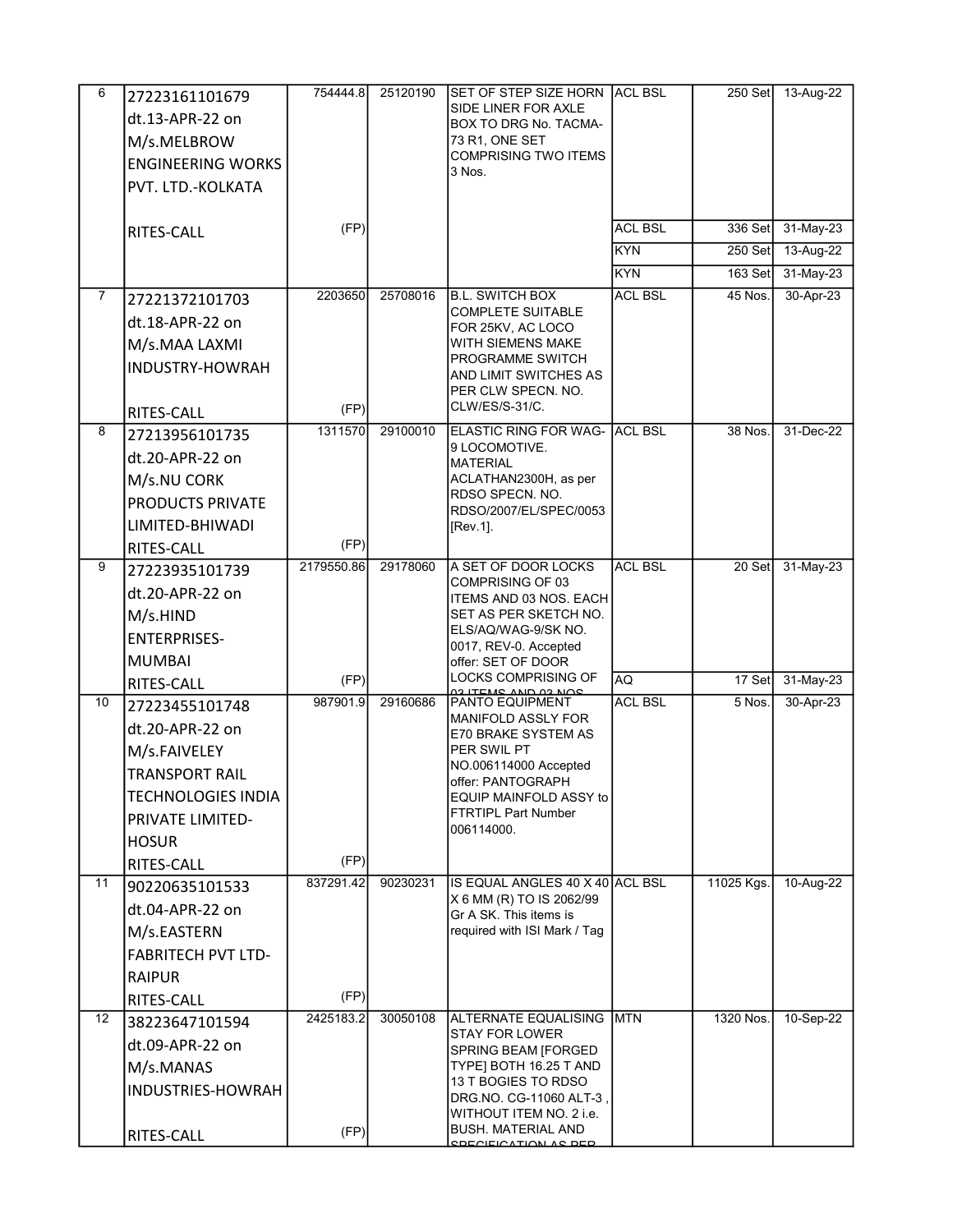| 13 | 27221546101813             | 4295200  | 25943030 | Set of single section field                              | <b>TMW</b>  | $10$ Set  | 31-May-23 |
|----|----------------------------|----------|----------|----------------------------------------------------------|-------------|-----------|-----------|
|    | dt.22-APR-22 on            |          |          | coil assly of Commutating<br>Pole with Potted pole shoes |             |           |           |
|    | M/s.STESALIT LIMITED-      |          |          | for HS 15250 stator where                                |             |           |           |
|    | <b>BADDI</b>               |          |          | released serviceable pole                                |             |           |           |
|    | RITES-CALL                 | (FP)     |          | shoes will be free supplied                              |             |           |           |
| 14 | 38221285101822             | 1655186  | 38103059 | by Rlys.as per<br><b>SIDE FRAME KEY [FOR</b>             | WAGON/BS    | 6800 Nos. | 31-Jan-23 |
|    |                            |          |          | C.T.R.B] FOR NARROW                                      | L           |           |           |
|    | dt.25-APR-22 on            |          |          | AND WIDE JAW. TO RDSO                                    |             |           |           |
|    | M/s.LALBABA                |          |          | DRG. NO. SK-69594, ALT-<br>36, ITEM-6. MATERIAL          |             |           |           |
|    | <b>INDUSTRIAL</b>          |          |          | AND SPECIFICATION AS                                     |             |           |           |
|    | <b>CORPORATION</b>         |          |          | PER DRAWING.                                             |             |           |           |
|    | <b>PRIVATE LTD.-</b>       |          |          |                                                          |             |           |           |
|    | <b>HOWRAH</b>              |          |          |                                                          |             |           |           |
|    | RITES-CALL                 | (FP)     |          |                                                          | <b>KWV</b>  | 1650 Nos. | 31-Jan-23 |
| 15 | 85221207100490             | 554364   | 31617920 | <b>LONGITIDINAL CHANNEL</b><br>SUPPORT/CANTILEVER        | <b>IMTN</b> | 200 Nos.  | 27-May-22 |
|    | dt.26-APR-22 on            |          |          | FOR DOORWAY TO DRG                                       |             |           |           |
|    | M/s.SHASWAT STEEL          |          |          | NO.MTN J& T MISC SK -                                    |             |           |           |
|    | <b>WORKS PRIVATE</b>       |          |          | 3031, ALT-1                                              |             |           |           |
|    | LIMITED-MUMBAI             |          |          |                                                          |             |           |           |
|    |                            |          |          |                                                          |             |           |           |
|    | RITES-CALL                 | (FP)     |          |                                                          |             |           |           |
| 16 | 27213904101849             | 23339043 | 29948150 | SET OF SHAFT AND                                         | <b>TMW</b>  | 75 Set    | 31-Jul-22 |
|    | dt.26-APR-22 on            |          |          | ASSEMBLED DUMMY<br>PINION FOR 3 PHASE TM                 |             |           |           |
|    | M/s.VISHNU FORGE           |          |          | TYPE 6FRA 6068. SHAFT                                    |             |           |           |
|    | <b>INDUSTRIES LIMITED-</b> |          |          | AS PER DRG.NO.1                                          |             |           |           |
|    | <b>BANGALORE</b>           |          |          | TMW/DRG/3- phase/009<br>AND SPEC NO. 4                   |             |           |           |
|    |                            |          |          | TMS.096.071 REV-0. ALT-                                  |             |           |           |
|    | RITES-CALL                 | (FP)     |          | 1. FORGING                                               | <b>TMW</b>  | 75 Set    | 30-Nov-22 |
|    |                            |          |          | CONFORMING TO SPEC<br>NO. 4TMS.096.051                   | <b>TMW</b>  | 75 Set    | 28-Mar-23 |
|    |                            |          |          |                                                          | <b>TMW</b>  | 74 Set    | 30-Jun-23 |
| 17 | 48221126800400             | 532590   | 33503035 | PRIMARY SPRING OUTER PR                                  |             | 60 Nos.   | 26-Jun-22 |
|    | dt.27-APR-22 on            |          |          | FOR CHAIR CAR LHB TO<br>FIAT DRG. NO. 1267411            |             |           |           |
|    | M/s.PRINCIPAL CHIEF        |          |          | VER.04 CONFORMING TO                                     |             |           |           |
|    | <b>MATERIALS</b>           |          |          | <b>RDSO SPECIFICATION</b>                                |             |           |           |
|    | MANAGER,                   |          |          | NO. RDSO/2017/CG-01,<br>REV-NIL ALONG WITH               |             |           |           |
|    | <b>CHURCHGATE</b>          |          |          | RDSO L.NO.                                               |             |           |           |
|    | RITES-CALL                 | (FP)     |          | SV FIAT SPRING DATED<br>11/13-06-2019. SPRING CO         |             |           |           |
| 18 | 48221067100412             | 2548800  | 33550750 | Improved High Tensile Tight PR                           |             | 10 Nos.   | 12-Jun-22 |
|    | dt.28-APR-22 on            |          |          | Lock center Buffer Coupler                               |             |           |           |
|    | M/s.SANROK                 |          |          | with AAR-H Type Head and<br>balanced draft gear for      |             |           |           |
|    | <b>ENTERPRISES-</b>        |          |          | fitment on Broad Gauge                                   |             |           |           |
|    |                            |          |          | (BG) passenger coaches of                                |             |           |           |
|    | FARIDABAD                  | (FP)     |          | Indian Railway as per RDSO<br>specification no. RD       |             |           |           |
| 19 | RITES-CALL                 | 727199.6 | 33500400 | Secondary Spring Outer for                               | <b>MTN</b>  | 20 Nos.   | 28-Jul-22 |
|    | 85221291800529             |          |          | Generator Car Side-2 to                                  |             |           |           |
|    | dt.29-APR-22 on            |          |          | FIAT Drg. No.1268836                                     |             |           |           |
|    | M/s.ICF Headquartes,       |          |          | Ver.01R and conforming to<br>RDSO Specification No.      |             |           |           |
|    | Chennai                    |          |          | RDSO/2017/CG-01 Rev-1                                    |             |           |           |
|    |                            |          |          | with Corrigendum-1 of                                    |             |           |           |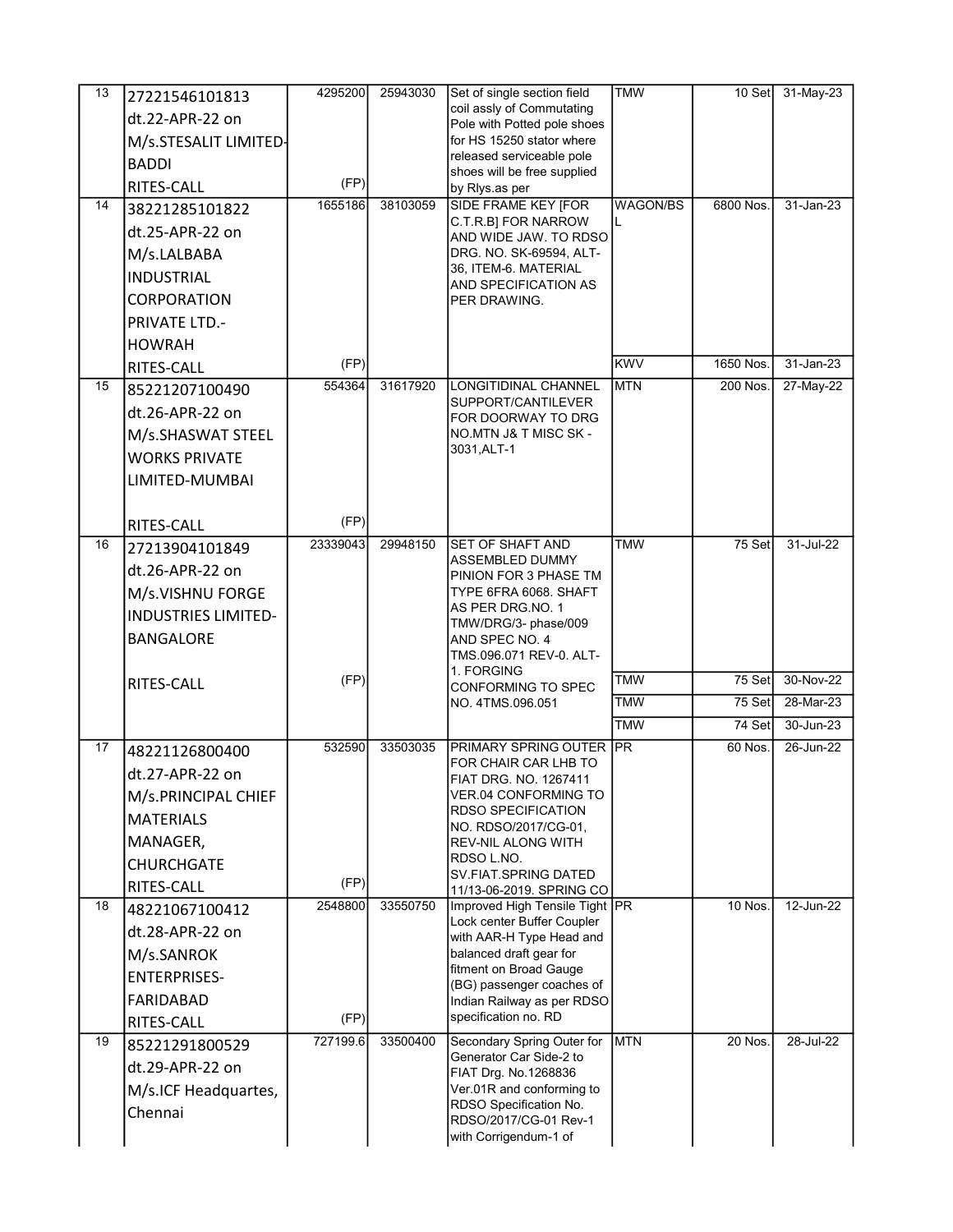|    | RITES-CALL                | (FP)               |          | October-2019 along with<br><b>PDSQ Lottor</b>                                                                  |                |          |             |
|----|---------------------------|--------------------|----------|----------------------------------------------------------------------------------------------------------------|----------------|----------|-------------|
| 20 | 38213232101908            | 807592             | 37136203 | Face Plate for Buffer                                                                                          | <b>MTN</b>     | 400 Nos. | 29-Jun-22   |
|    | dt.29-APR-22 on           |                    |          | Plunger to RDSO SKETCH-<br>94254, Alt-3, C.Rly. Alt-a.                                                         |                |          |             |
|    | M/s.JUGAL KISHORE         |                    |          | Material and Specification                                                                                     |                |          |             |
|    | ALLOYS-LUCKNOW            |                    |          | as per drawing.                                                                                                |                |          |             |
|    |                           |                    |          |                                                                                                                |                |          |             |
|    | RITES-CALL                | (FP)               |          |                                                                                                                |                |          |             |
| 21 | 26223296101609            | 631890             | 22540131 | <b>CYLINDRICAL ROLLER</b>                                                                                      | <b>ACL BSL</b> | 51 Nos.  | 30-Apr-23   |
|    | dt.11-APR-22 on           |                    |          | BEARING SKF No. NJ 324<br>ECMA P64 PVA 301 PLUS                                                                |                |          |             |
|    | M/s.NATIONAL              |                    |          | HJ 324EC/VA 301                                                                                                |                |          |             |
|    | <b>ENGINEERING</b>        |                    |          | (SHOULDER GUIDED) OR                                                                                           |                |          |             |
|    | <b>INDUSTRIES LTD.-</b>   |                    |          | FAG No. NJ 324 EM1A.<br>P6R-155,195 F1 PLUS HJ                                                                 |                |          |             |
|    | <b>JAIPUR</b>             |                    |          | 324F1 (SHOULDER                                                                                                |                |          |             |
|    | RITES-CALL                | (FP)               |          | GUIDED) FOR                                                                                                    |                |          |             |
| 22 | 43211129101612            | 71520768           | 45170113 | <b>CUMMUTATOR END OF</b><br>110V/120AH CAPACITY                                                                | <b>SNPD</b>    | $95$ Set | $31-May-22$ |
|    | dt.11-APR-22 on           |                    |          | <b>VALVE REGULATED LEAD</b>                                                                                    |                |          |             |
|    | M/s.AMARA RAJA            |                    |          | <b>ACID BATTERIES FOR TL</b><br>COACHES IN SETS OF 19                                                          |                |          |             |
|    | <b>BATTERIES LTD-</b>     |                    |          | MODULES [6 VOLTS PER                                                                                           |                |          |             |
|    | <b>CHENNAI</b>            |                    |          | MODULE], IN CHARGED                                                                                            |                |          |             |
|    |                           | (FP)               |          | CONDITION, WITH INTER<br><b>CELL CONNECTOR AS</b>                                                              | <b>MTN</b>     | 80 Set   | 31-Aug-22   |
|    | RITES-CALL                |                    |          | PER RDSO                                                                                                       | <b>MTN</b>     | 80 Set   | 30-Nov-22   |
|    |                           |                    |          | SPECIFICATION No.<br>RDSO/PE                                                                                   | <b>IMTN</b>    | 80 Set   | 28-Feb-23   |
|    |                           |                    |          |                                                                                                                | PR             | 75 Set   | 31-May-22   |
|    |                           |                    |          |                                                                                                                | <b>VVH</b>     | 5 Set    | 31-May-22   |
| 23 |                           | 522976             | 27770140 | Semi conductor fuses 1500                                                                                      | <b>IKYN</b>    | 8 Nos.   | 12-Jul-22   |
|    | 26221145101633            |                    |          | Amps, 1500 V type X                                                                                            |                |          |             |
|    | dt.12-APR-22 on           |                    |          | 081854 adopter J96010 of                                                                                       |                |          |             |
|    | M/s.ARIHANT               |                    |          | "Ferraz France make" or<br>"similar from CLW / RDSO                                                            |                |          |             |
|    | <b>ELECTRICALS-NEW</b>    |                    |          | approved sources of HRC                                                                                        |                |          |             |
|    | <b>DELHI</b>              |                    |          | fuse [Semiconductor type]"<br>suitable for BHEL make RSI                                                       |                |          |             |
| 24 | RITES-CALL                | (FP)<br>637171.68  | 29440026 | Casing assy for oil cooling                                                                                    | <b>ACL BSL</b> | 6 Nos.   | 29-Apr-23   |
|    | 27223660101638            |                    |          | unit for                                                                                                       |                |          |             |
|    | dt.12-APR-22 on           |                    |          | transformer/converter as per                                                                                   |                |          |             |
|    | M/s.R.P.MACHINE           |                    |          | CLW spec. No.<br>CLW/ES/3/0023 Alt. H,                                                                         |                |          |             |
|    | TOOLS-GAZIABAD            |                    |          | CLW Drg no-                                                                                                    |                |          |             |
| 25 | RITES-CALL                | (FP)<br>1480456.32 | 31437060 | CLW/ES/3/SK4/0023 (Ref<br>Vertical insulator assembly                                                          | <b>MTN</b>     | 16 Nos.  | 31-Aug-22   |
|    | 42224982101659            |                    |          | as per AAL Part No.                                                                                            |                |          |             |
|    | dt.13-APR-22 on           |                    |          | 4300050100 for AAL Make                                                                                        |                |          |             |
|    | M/s.AUTOMETERS            |                    |          | 25KV AC VCBA 25, 10 TR<br>or Equivalent of BTIL part                                                           |                |          |             |
|    | <b>ALLIANCE LTD-NOIDA</b> |                    |          | No. 20 Drawing No. HSBA                                                                                        |                |          |             |
|    |                           |                    |          | 231305R2 type BVAC                                                                                             |                |          |             |
|    | RITES-CALL                | (FP)               |          | 25.10M07 of BTIL make with<br>$\bigcap \text{LM}$ toot                                                         |                |          |             |
|    |                           |                    |          |                                                                                                                |                |          | 18-Oct-22   |
|    | dt.18-APR-22 on           |                    |          | OF 60 CELLS                                                                                                    |                |          |             |
|    | M/s.ATLANTIC              |                    |          | (STACKABLE), IN                                                                                                |                |          |             |
|    | <b>TRADELINKS PRIVATE</b> |                    |          | <b>CELLS FOR SMPS BASED</b>                                                                                    |                |          |             |
|    | LIMITED-LUCKNOW           |                    |          | <b>INTEGRATED POWER</b>                                                                                        |                |          |             |
|    |                           |                    |          |                                                                                                                |                |          |             |
| 26 | 50214015101689            | 23293440           | 56150118 | <b>SEALED MAINTENANCE</b><br><b>FREE VRLA BATTERY SET</b><br><b>COMBINATION OF 55+5</b><br>SUPPLY SYSTEM, EACH | CRD            | 44 Setl  |             |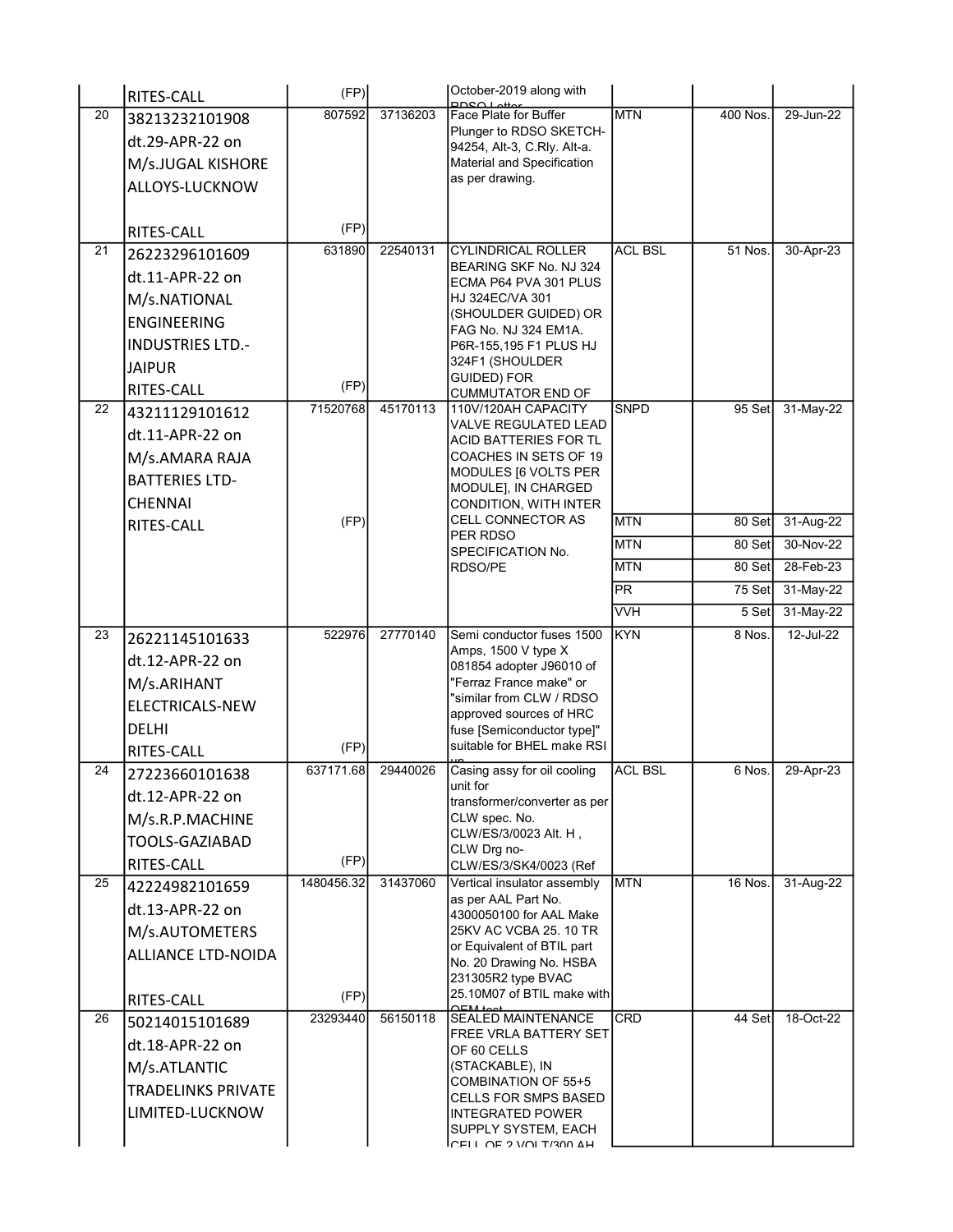|                 | RITES-CALL                 | (FP)      |          | VELE VI & VULTIVUU AIT<br>CAPACITY, FULLY                      | <b>BSL</b>     | 26 Set     | 18-Oct-22     |
|-----------------|----------------------------|-----------|----------|----------------------------------------------------------------|----------------|------------|---------------|
|                 |                            |           |          | CHARGED, CONF                                                  | <b>NGP</b>     | 5 Set      | 18-Oct-22     |
| 27              | 50214014101690             | 10888960  | 56158014 | <b>SEALED MAINTENANCE</b>                                      | CRD            | 13 Set     | $30 - Jun-22$ |
|                 | dt.18-APR-22 on            |           |          | FREE VRLA BATTERY SET<br>OF 60 CELLS                           |                |            |               |
|                 | M/s.ATLANTIC               |           |          | (STACKABLE), IN                                                |                |            |               |
|                 | <b>TRADELINKS PRIVATE</b>  |           |          | COMBINATION OF 55+5<br><b>CELLS FOR SMPS BASED</b>             |                |            |               |
|                 | LIMITED-LUCKNOW            |           |          | <b>INTEGRATED POWER</b>                                        |                |            |               |
|                 |                            |           |          | SUPPLY SYSTEM, EACH<br>CELL OF 2 VOLT/200 AH                   |                |            |               |
|                 | RITES-CALL                 | (FP)      |          | CAPACITY, FULLY                                                | <b>CRD</b>     | 13 Set     | 30-Sep-22     |
|                 |                            |           |          | CHARGED, CONFOR                                                | <b>KWV</b>     | 2 Set      | 30-Jun-22     |
|                 |                            |           |          |                                                                | <b>PUNE</b>    | 12 Set     | 30-Jun-22     |
|                 |                            |           |          |                                                                | <b>BSL</b>     | 7 Set      | 30-Jun-22     |
| 28              | 10221336101692             | 543567    | 11390049 | AUTO DRAIN VALVE FOR<br>ALCO LOcos.TO                          | <b>CLA</b>     | 3 Nos.     | 18-Oct-22     |
|                 | dt.18-APR-22 on            |           |          | RDso.Spec.No.MP.0.01.00.                                       |                |            |               |
|                 | M/s.SINGHAM                |           |          | 26 (Rev.01) March 2021                                         |                |            |               |
|                 | <b>ENTERPRISES-KATNI</b>   |           |          |                                                                |                |            |               |
|                 |                            |           |          |                                                                |                |            |               |
|                 | RITES-CALL                 | (FP)      |          |                                                                | <b>GPR PA</b>  | $15$ Nos.  | 18-Oct-22     |
|                 |                            |           |          |                                                                | <b>DLS KYN</b> | 19 Nos.    | 18-Oct-22     |
| 29              | 27211023101695             | 9381377.6 | 25949986 | SET OF MACHINED ITEMS KYN<br>FOR TM TYPE HS-15250A,            |                | 6 Set      | 31-Aug-22     |
|                 | dt.18-APR-22 on            |           |          | AS PER SKETCH NO.                                              |                |            |               |
|                 | M/s.KAY PEE                |           |          | BSL/ELW/SK.NO. 6020 ALT-<br>5. ONE SET CONSISTS OF             |                |            |               |
|                 | <b>EQUIPMENTS PVT LTD-</b> |           |          | 08 ITEMS 08 NOS.                                               |                |            |               |
|                 | <b>HOWRAH</b>              | (FP)      |          |                                                                | <b>ACL BSL</b> | 34 Set     | 31-Aug-22     |
|                 | RITES-CALL                 |           |          |                                                                | <b>ACL BSL</b> | 34 Set     | 31-Dec-22     |
|                 |                            |           |          |                                                                | <b>ACL BSL</b> | 33 Set     | 30-Apr-23     |
|                 |                            |           |          |                                                                | <b>ACL BSL</b> | 33 Set     | $31 -$ Jul-23 |
| 30              | 79222360101740             | 2559690   | 79330149 | Goods, Pillow Cover for First CRD                              |                | 11950 Nos. | 20-Jun-22     |
|                 | dt.20-APR-22 on            |           |          | AC coaches conforming to                                       |                |            |               |
|                 | M/s.KHADI AND              |           |          | the specification described<br>below: 1) Colour: WHITE,        |                |            |               |
|                 | <b>VILLAGE INDUSTRIES</b>  |           |          | Size 69 x 46 cms with                                          |                |            |               |
|                 | COMMISSION-                |           |          | Border of 3.5 cms, all-four-<br>sides, with interlocking to be |                |            |               |
|                 | <b>MUMBAI</b>              |           |          | provided,                                                      |                |            |               |
|                 |                            |           |          |                                                                |                |            |               |
|                 | RITES-CALL                 | (FP)      |          |                                                                |                |            |               |
| $\overline{31}$ | 38224962101492             | 1044300   | 30020657 | <b>AXLE END LOCKING</b>                                        | <b>MTN</b>     | 30000 Nos. | 02-Dec-22     |
|                 | dt.01-APR-22 on            |           |          | PLATE FOR DIRECT<br><b>MOUNTED ROLLER</b>                      |                |            |               |
|                 | M/s.ANNAPURNA              |           |          | BEARING AXLE BOX TO C.                                         |                |            |               |
|                 | <b>ENGINEERING WORKS-</b>  |           |          | RLY DRG. NO. CR/LB-317<br>ALT-1. MATERIAL                      |                |            |               |
|                 | <b>HOWRAH</b>              |           |          | SPECIFICATION AS PER                                           |                |            |               |
|                 | RITES-CALL                 | (FP)      |          | <b>DRG</b>                                                     |                |            |               |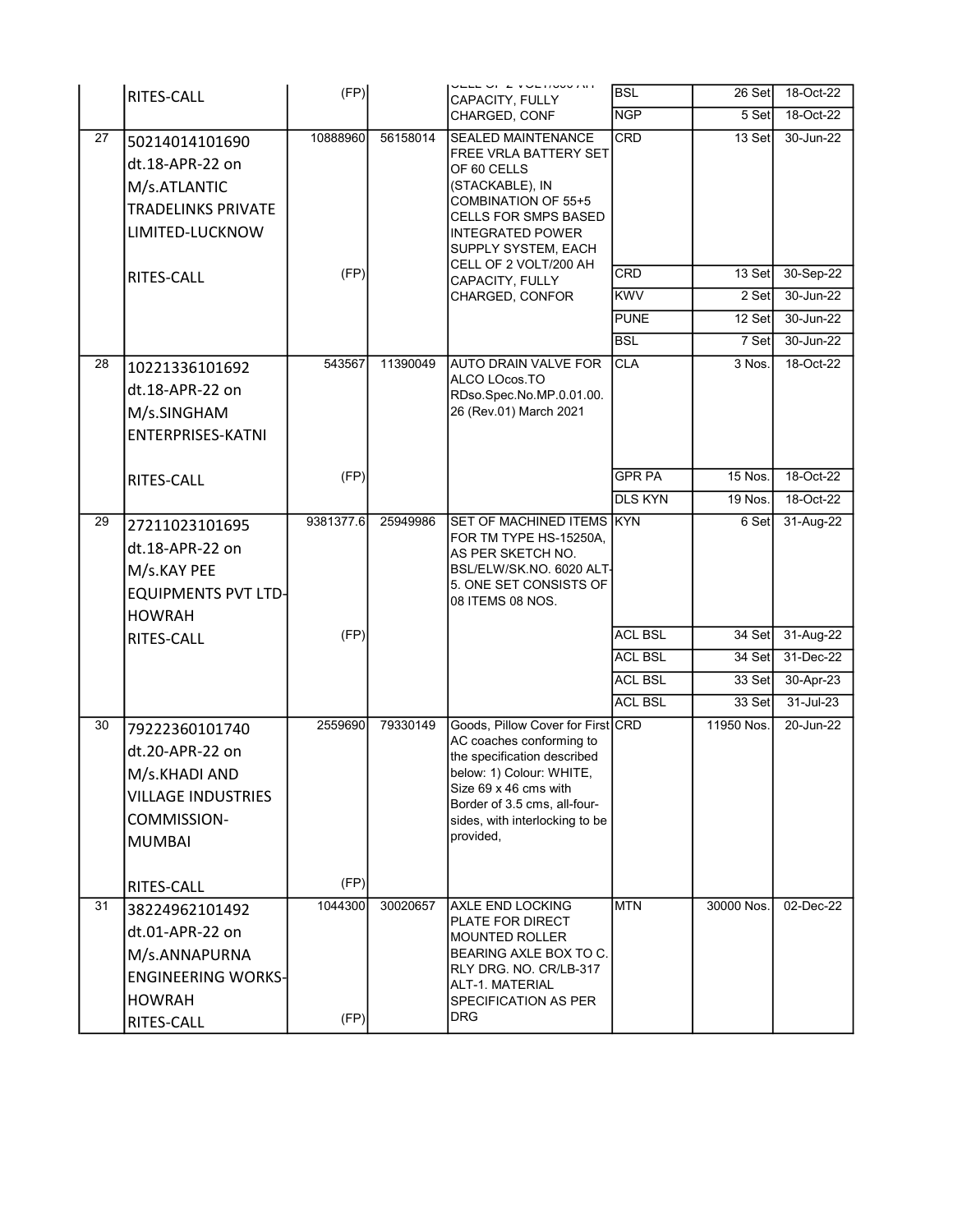| 32 | 27221960101742            | 781514     | 25100658 | Leather bellows for TM OF                               | <b>KYN</b>     | 58 Nos.        | 30-Sep-22 |
|----|---------------------------|------------|----------|---------------------------------------------------------|----------------|----------------|-----------|
|    | dt.20-APR-22 on           |            |          | A.C. LOCO as per RDSO<br>Specn.no. E-7/06 (Rev.2)       |                |                |           |
|    | M/s.BOMBAY                |            |          | and RDSO Drg. no.SKEL-                                  |                |                |           |
|    | LEATHER INDUSTRIES-       |            |          | 4583 ALT 2.                                             |                |                |           |
|    | <b>MUMBAI</b>             |            |          |                                                         |                |                |           |
|    |                           |            |          |                                                         |                |                |           |
|    | RITES-CALL                | (FP)       |          |                                                         | <b>ACL BSL</b> | 297 Nos.       | 30-Sep-22 |
|    |                           |            |          |                                                         | AQ.            | <b>15 Nos.</b> | 30-Sep-22 |
| 33 | 27223420101744            | 1032037.44 | 29160730 | <b>DIRECT BRAKE EXHAUST</b>                             | <b>ACL BSL</b> | <b>14 Nos.</b> | 30-Apr-23 |
|    | dt.20-APR-22 on           |            |          | VALVE(EP RELAY<br>VALVE)FOR E70 BRAKE                   |                |                |           |
|    | M/s.FAIVELEY              |            |          | SYSTEM AS PER SWIL                                      |                |                |           |
|    | <b>TRANSPORT RAIL</b>     |            |          | PT.NO.018101000(PILOT                                   |                |                |           |
|    | <b>TECHNOLOGIES INDIA</b> |            |          | VALVE 110 VDC) Accepted<br>offer: PILOT VALVE 110 V     |                |                |           |
|    | <b>PRIVATE LIMITED-</b>   |            |          | DC NO to FTRTIPL Part                                   |                |                |           |
|    | <b>HOSUR</b>              |            |          | Number 018101000.                                       |                |                |           |
|    | <b>RITES-CALL</b>         | (FP)       |          |                                                         |                |                |           |
| 34 | 60223100101783            | 537625     | 61252359 | CLEAN SILICA SAND,                                      | <b>GPR PA</b>  | 125 MT         | 22-May-22 |
|    | dt.21-APR-22 on           |            |          | FREE FROM CLAY.<br>LOAMS, MICA AND OTHER                |                |                |           |
|    | M/s.KABSAN                |            |          | <b>FOREIGN MATERIAL AS</b>                              |                |                |           |
|    | <b>SERVICES PRIVATE</b>   |            |          | PER SPECIFICATION NO:                                   |                |                |           |
|    | LIMITED-NANDED            |            |          | AAR M-916-51, PACKED IN<br>10 KG. WATERPROOF            |                |                |           |
|    | <b>RITES-CALL</b>         | (FP)       |          | POLYTHENE BAGS. Make:                                   |                |                |           |
| 35 | 18222095101791            | 801102     | 16170039 | MAKE IN INDIA<br><b>GASKET ASSLY HEAD TO</b>            | <b>GPR PA</b>  | 358 Nos.       | 22-Sep-22 |
|    | dt.22-APR-22 on           |            |          | LINER BLW DRG<br>NO16170039 alt d or latest             |                |                |           |
|    | M/s.UNITED                |            |          | <b>GASKET CYL.HEAD BLW</b>                              |                |                |           |
|    | <b>ENGINEERING</b>        |            |          | PT NO 16171962 alt a or                                 |                |                |           |
|    | COMPANY-                  |            |          | latest Seal Asm BLW pt.no<br>16170040 alt fa or latest. |                |                |           |
|    | <b>GHAZIABAD</b>          |            |          |                                                         |                |                |           |
|    | RITES-CALL                | (FP)       |          |                                                         | <b>DLS KYN</b> | 80 Nos.        | 22-Sep-22 |
| 36 | 43221129D01795            | 3157056    | 45170113 | 110V/120AH CAPACITY                                     | <b>MTN</b>     | 21 Set         | 15-Jun-22 |
|    | dt.22-APR-22 on           |            |          | VALVE REGULATED LEAD<br>ACID BATTERIES FOR TL           |                |                |           |
|    | M/s.AMARA RAJA            |            |          | COACHES IN SETS OF 19                                   |                |                |           |
|    | <b>BATTERIES LTD-</b>     |            |          | MODULES [6 VOLTS PER                                    |                |                |           |
|    | <b>CHENNAI</b>            |            |          | MODULE], IN CHARGED<br>CONDITION, WITH INTER            |                |                |           |
|    | RITES-CALL                | (FP)       |          | <b>CELL CONNECTOR AS</b><br>DED DNSA                    |                |                |           |
| 37 | 42221549101802            | 1265118.12 | 31900460 | SET OF FLEXIBLE SHUNT                                   | <b>MTN</b>     | 165 Set        | 30-Sep-22 |
|    | dt.22-APR-22 on           |            |          | FOR AC-DC PANTOGRPH<br>[M/S SCHUNK MAKE] TO             |                |                |           |
|    | M/s.AAKASH                |            |          | DRG NO                                                  |                |                |           |
|    | ENTERPRIZES-              |            |          | CEE/CR/EMU/MTN/AC-<br>DC/FA/4/037 REV. 1.               |                |                |           |
|    | <b>MUMBAI</b>             |            |          |                                                         |                |                |           |
|    | RITES-CALL                | (FP)       |          |                                                         | <b>SNPD</b>    | 36 Set         | 30-Sep-22 |
| 38 | 85221275800497            | 719261.5   | 33503059 | Secondary Spring Inner to                               | <b>MTN</b>     | 50 Nos.        | 26-Jul-22 |
|    | dt.27-APR-22 on           |            |          | FIAT Drg. No.1269513<br>Ver.02R1 and conforming to      |                |                |           |
|    | M/s.Office of the         |            |          | RDSO Spec. No.                                          |                |                |           |
|    | <b>Principal Chief</b>    |            |          | RDSO/2017/CG-01<br>Rev.1with Corrigendum                |                |                |           |
|    | Materials Manager,        |            |          | No.1 of October-2019 along                              |                |                |           |
|    | Hubli                     |            |          | with RDSO L. No.<br>SV FIAT Spring Datad                |                |                |           |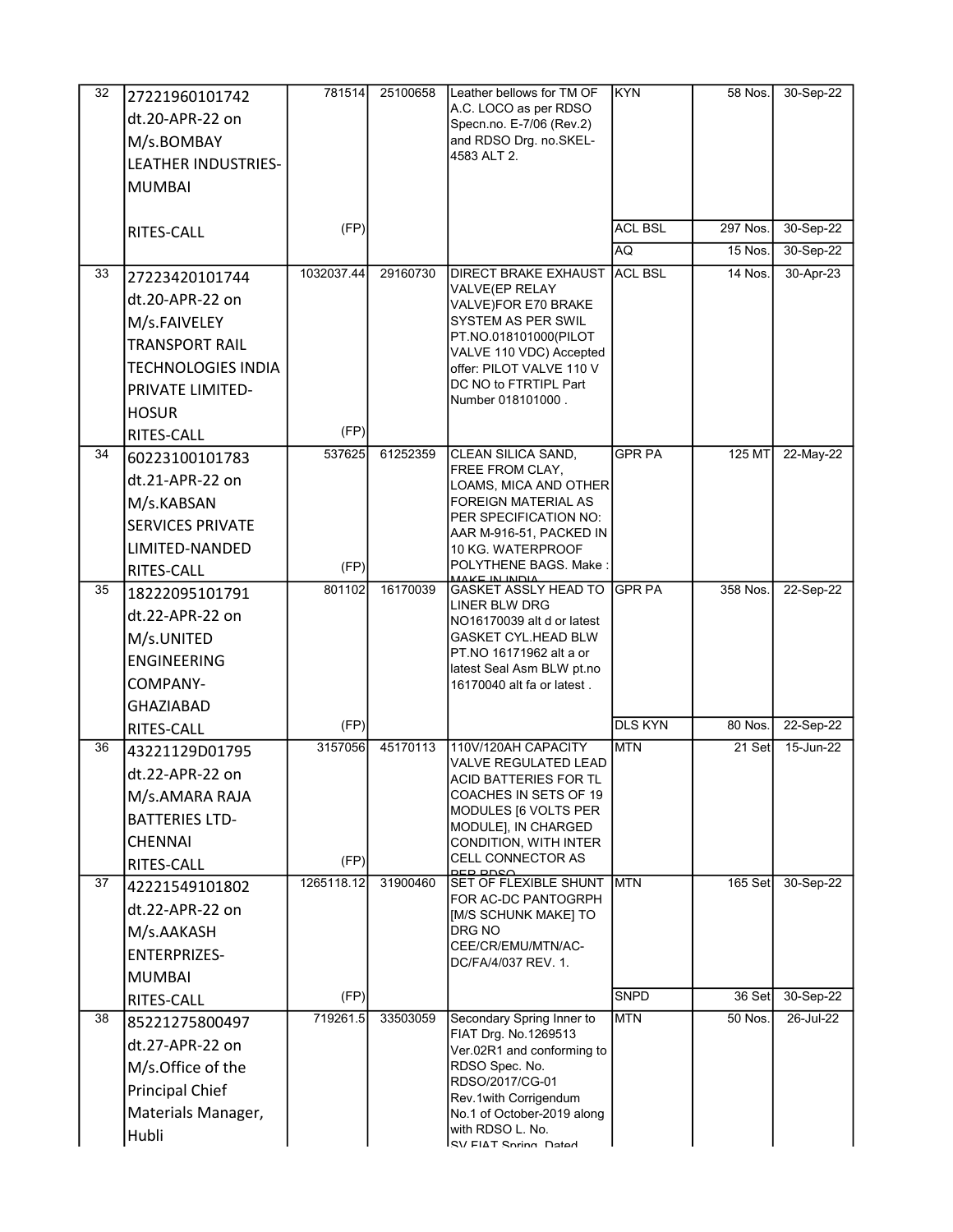|    | RITES-CALL                 | (FP)               |          | UV.I.IMI.Uphiliy, Dalcu<br>11/13.0                      |                          |                        |                        |
|----|----------------------------|--------------------|----------|---------------------------------------------------------|--------------------------|------------------------|------------------------|
| 39 | 85221270800500             | 535083.5           | 33500060 | <b>AXLE BOX PIVOT BUSH</b>                              | <b>MTN</b>               | <b>70 Nos.</b>         | 26-Jul-22              |
|    | dt.27-APR-22 on            |                    |          | TO DRG. NO.1247488,<br>ALT. 'a' WITH SOLID OR           |                          |                        |                        |
|    | M/s.NORTHERN               |                    |          | <b>HOLLOW PIN</b>                                       |                          |                        |                        |
|    | RAILWAY                    |                    |          | CONSTRUCTION TO BE                                      |                          |                        |                        |
|    | HEADQUARTERS,              |                    |          | <b>READ WITH TECHNICAL</b><br>SPECN NO.17.359.100.03,   |                          |                        |                        |
|    | <b>RITES-CALL</b>          | (FP)               |          | <b>TECHNICAL SPECN</b>                                  |                          |                        |                        |
| 40 | 90222341101899             | 2743323            | 91012387 | NO 17 617 100 02 AND<br><b>Aluminium Chequered</b>      | <b>MTN</b>               | 4000 Kgs.              | 30-Jun-22              |
|    | dt.29-APR-22 on            |                    |          | Sheet, Size: 3330 x 1250 x<br>2.03mm with single bar or |                          |                        |                        |
|    | M/s.S.R.ELECTRONICS-       |                    |          | five bar pattern to RDSO                                |                          |                        |                        |
|    | <b>MUMBAI</b>              |                    |          | Spec. No. C-8217 Rev.2 for                              |                          |                        |                        |
|    |                            |                    |          | EMU coaches. (PL CLOSED<br>OLD PL 91012363) MAKE:-      |                          |                        |                        |
|    |                            |                    |          | M/s. Marudhar industries, A                             |                          |                        |                        |
|    |                            |                    |          |                                                         |                          |                        |                        |
|    | RITES-CALL                 | (FP)               | 91012582 | <b>Aluminium Chequered</b><br>Sheet, Size: 2770 x 813 x |                          |                        |                        |
|    |                            |                    |          | 2.03mm with single bar or                               |                          |                        |                        |
|    |                            |                    |          | five bar pattern to RDSO                                |                          |                        |                        |
|    |                            |                    |          | Spec. No. C-8217 Rev.2 for<br>Main Line coaches. (      |                          |                        |                        |
|    |                            |                    |          | CLOSED OLD PL91012570                                   |                          |                        |                        |
|    |                            |                    |          | ) MAKE:-M/s. Marudhar<br>industries                     |                          |                        |                        |
| 41 |                            | 578884.4           | 38145900 | NON-ASBESTOS L-TYPE                                     | <b>MTN</b><br><b>KWV</b> | 1500 Kgs.<br>2000 Nos. | 30-Jun-22<br>31-Aug-22 |
|    | 38211885101497             |                    |          | <b>COMPOSITION BRAKE</b>                                |                          |                        |                        |
|    | dt.01-APR-22 on            |                    |          | <b>BLOCK FOR FREIGHT</b>                                |                          |                        |                        |
|    | M/s.HINDUSTAN              |                    |          | STOCK TO RDSO DRG.<br>NO. WD-99062-S-01, ALT.4          |                          |                        |                        |
|    | <b>COMPOSITES LIMITED-</b> |                    |          | OR LATEST, OTHER                                        |                          |                        |                        |
|    | <b>MUMBAI</b>              |                    |          | <b>TECHNICAL</b><br><b>REQUIREMENT</b>                  |                          |                        |                        |
| 42 | RITES-CALL                 | (FP)<br>819622     | 10244384 | CONFIDIAING TO PDSO<br><b>EXHAUST VALVE 45 IN</b>       | <b>PR</b>                | 200 Nos.               | 31-May-22              |
|    | 48221102800337             |                    |          | CONEL. NOTE: THIS ITEM                                  |                          |                        |                        |
|    | dt.01-APR-22 on            |                    |          | <b>IS RESTRICTED TO DLW</b>                             |                          |                        |                        |
|    | M/s.Principal Chief        |                    |          | APPROVED SOURCES<br>ONLY.                               |                          |                        |                        |
|    | Materials Manager,         |                    |          |                                                         |                          |                        |                        |
|    | Jabalpur                   |                    |          |                                                         |                          |                        |                        |
| 43 | RITES-CALL                 | (FP)<br>2554633.92 | 38145900 | NON-ASBESTOS L-TYPE                                     | <b>WAGON/BS</b>          | 4440 Nos.              | 31-Aug-22              |
|    | 38211885101552             |                    |          | <b>COMPOSITION BRAKE</b>                                | L                        |                        |                        |
|    | dt.05-APR-22 on            |                    |          | <b>BLOCK FOR FREIGHT</b>                                |                          |                        |                        |
|    | M/s.HINDUSTAN              |                    |          | STOCK TO RDSO DRG.<br>NO. WD-99062-S-01, ALT.4          |                          |                        |                        |
|    | <b>COMPOSITES LIMITED-</b> |                    |          | OR LATEST, OTHER                                        |                          |                        |                        |
|    | <b>MUMBAI</b>              | (FP)               |          | TECHNICAL<br><b>REQUIREMENT</b>                         | WAGON/BS                 | 4440 Nos.              | 31-Dec-22              |
|    | RITES-CALL                 |                    |          | CONFIRMING TO RDSO                                      |                          |                        |                        |
| 44 | 27213505101570             | 1143375.16         | 29170035 | <b>DRIVER SEAT AND</b><br>PEDESTAL ASSEMBLY             | <b>ACL BSL</b>           | 19 Nos.                | 31-Jul-22              |
|    | dt.06-APR-22 on            |                    |          | FOR 3-PHASE LOCO AS                                     |                          |                        |                        |
|    | M/s.AB INDUSTRIES-         |                    |          | PER CLW SPECN. NO.                                      |                          |                        |                        |
|    | <b>HOWRAH</b>              |                    |          | CLW/MS/3/021 ALT-6 and<br>CLW DRG. NO. 1209.08-         |                          |                        |                        |
|    | RITES-CALL                 | (FP)               |          | 131.010 ALT-6.                                          | <b>ACL BSL</b>           | 19 Nos.                | 31-Dec-22              |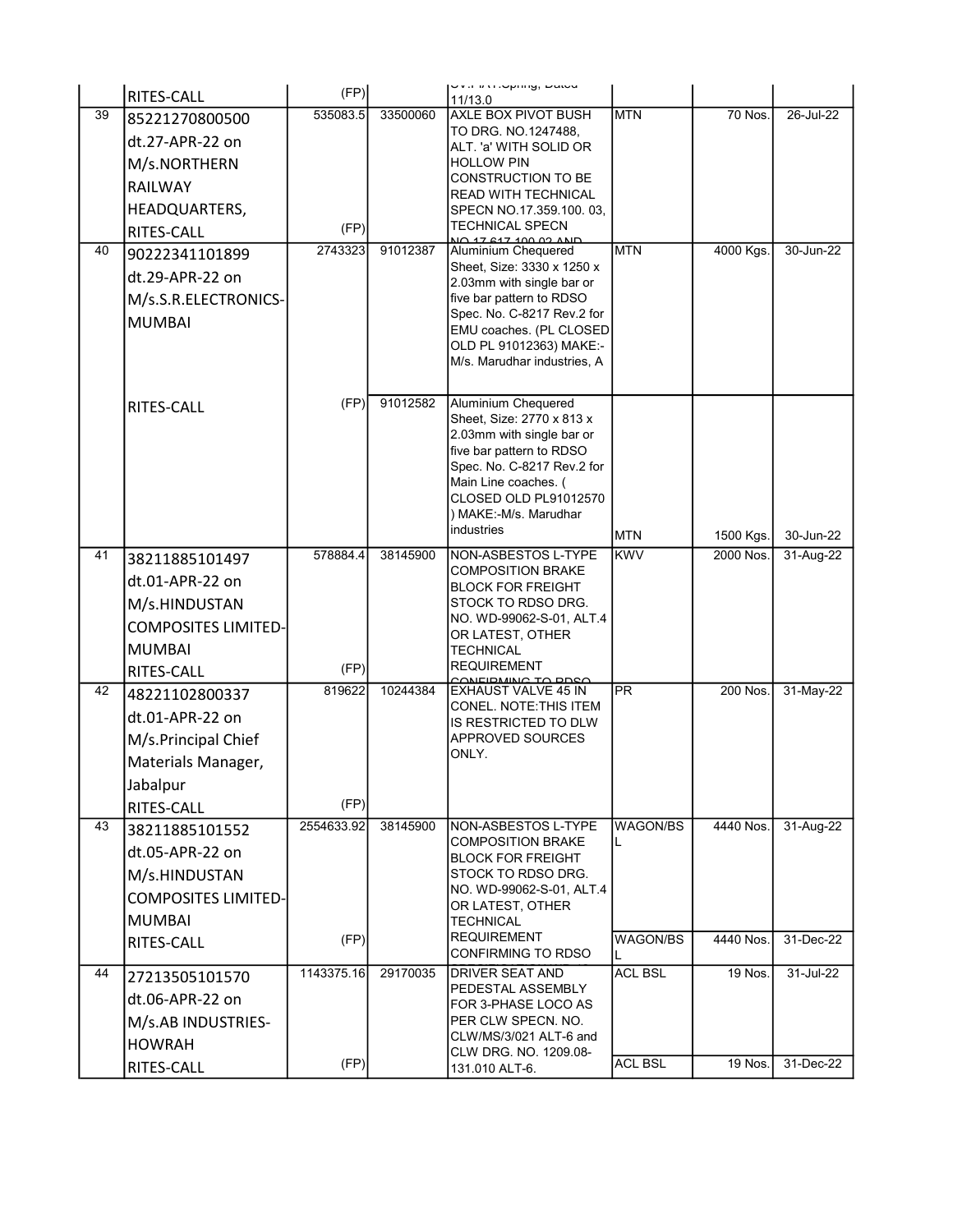| 45 | 43211129101611              | 107367322 | 45170113 | 110V/120AH CAPACITY                                         | <b>MTN</b>     |           | 208 Set 31-Aug-22 |
|----|-----------------------------|-----------|----------|-------------------------------------------------------------|----------------|-----------|-------------------|
|    | dt.11-APR-22 on             |           |          | <b>VALVE REGULATED LEAD</b><br><b>ACID BATTERIES FOR TL</b> |                |           |                   |
|    | M/s.EXIDE                   |           |          | COACHES IN SETS OF 19                                       |                |           |                   |
|    | <b>INDUSTRIES LIMITED.-</b> |           |          | MODULES [6 VOLTS PER                                        |                |           |                   |
|    | <b>KOLKATA</b>              |           |          | MODULE], IN CHARGED<br>CONDITION, WITH INTER                |                |           |                   |
|    | RITES-CALL                  | (FP)      |          | CELL CONNECTOR AS                                           | <b>MTN</b>     | 208 Set   | 30-Nov-22         |
|    |                             |           |          | PER RDSO                                                    | <b>MTN</b>     | 207 Set   | 28-Feb-23         |
| 46 | 80193147701644              | 1246080   | 80031365 | SPECIFICATION No.<br>Grease for Application on              | <b>KYN</b>     | 2200 Kgs. | 31-Dec-22         |
|    | dt.12-APR-22 on             |           |          | Traction Motor Gear case of                                 |                |           |                   |
|    | M/s.BALMER LAWRIE           |           |          | ALCo Diesel Locos:<br>SERVOCOAT 170-T                       |                |           |                   |
|    | <b>AND COMPANY LTD-</b>     |           |          | (IOC)/BLUE COAT-3 (BL &                                     |                |           |                   |
|    |                             |           |          | CO.)/MAK CAMEX                                              |                |           |                   |
|    | <b>CHENNAI</b>              |           |          | COMPOUND-(G)<br>(BPC)/Balmerol prototrac                    |                |           |                   |
|    |                             | (FP)      |          | lube of (M/s BL & co.)                                      | <b>DLS KYN</b> | 1400 Kgs. | 31-Dec-22         |
|    | RITES-CALL                  |           |          | <b>MAKE/BARN</b>                                            | AQ             | 1600 Kgs. | 31-Dec-22         |
|    |                             |           |          |                                                             | <b>ACL BSL</b> | 4400 Kgs. | 31-Dec-22         |
| 47 |                             | 1759380   | 25949720 | <b>Modified Rocker Ring</b>                                 | <b>ACL BSL</b> | 30 Nos.   | 30-Apr-23         |
|    | 27221017101671              |           |          | Assly Complete for Hitachi                                  |                |           |                   |
|    | dt.13-APR-22 on             |           |          | T.M. type HS-15250A as per                                  |                |           |                   |
|    | M/s.MICA MOLD-              |           |          | DRG. Nos. (1)<br>ELW/BSL/1/WAG5/150.061.                    |                |           |                   |
|    | <b>JAMSHEDPUR</b>           |           |          | except item no.2and 9. (2)                                  |                |           |                   |
|    | RITES-CALL                  | (FP)      |          | ELW/BSL/WAG                                                 |                |           |                   |
| 48 | 27223482101706              | 755200    | 29050066 | <b>SET OF LABYRINTH RING</b><br>FOR NOSE SUSPEND            | <b>ACL BSL</b> | 8 Set     | 30-Apr-23         |
|    | dt.19-APR-22 on             |           |          | DRIVE (MSU TUBE) OF                                         |                |           |                   |
|    | M/s.NIKE ENERGY             |           |          | WAP7/WAG-9 AS PER<br>ELW/BSL/SKETCH NO-                     |                |           |                   |
|    | <b>MANUFACTURING</b>        |           |          | ELW/BSL/3-PH/SK.NO.502                                      |                |           |                   |
|    | PRIVATE LIMITED-            |           |          | (SET CONSISTS OF 10                                         |                |           |                   |
|    | VARANASI                    |           |          | ITEMS of ONE NO.EACH<br>TOTAL 10 NOS.).                     |                |           |                   |
|    | RITES-CALL                  | (FP)      |          |                                                             |                |           |                   |
| 49 | 85221219800432              | 770900    | 33500060 | AXLE BOX PIVOT BUSH<br>TO DRG. NO.1247488.                  | <b>MTN</b>     | 100 Nos.  | 20-Jul-22         |
|    | dt.21-APR-22 on             |           |          | ALT. 'a' WITH SOLID OR                                      |                |           |                   |
|    | M/s.PRINCIPAL CHIEF         |           |          | <b>HOLLOW PIN</b>                                           |                |           |                   |
|    | <b>MATERIALS</b>            |           |          | CONSTRUCTION TO BE<br>READ WITH TECHNICAL                   |                |           |                   |
|    | MANAGER,                    |           |          | SPECN NO.17.359.100.03,                                     |                |           |                   |
|    | <b>CHURCHGATE</b>           |           |          | <b>TECHNICAL SPECN</b>                                      |                |           |                   |
|    | <b>RITES-CALL</b>           | (PC)      |          | NO 17.617.100.02 AND<br>MDTS 148. REV.01 &                  |                |           |                   |
| 50 | 38224301101846              | 784180.8  | 33500010 | <b>Ball Joint Traction Lever to</b>                         | <b>IPR</b>     | 624 Nos.  | 27-Jul-22         |
|    | dt.26-APR-22 on             |           |          | FIAT Drg. No. C.53.973<br>REF BRED 8403 Rev 02              |                |           |                   |
|    | M/s.SRM EXOFLEX             |           |          | (FF 1521728 MOD 01) to be                                   |                |           |                   |
|    | <b>PRIVATE LIMITED-</b>     |           |          | read with T.S.17 532 100<br>00, T.S.17 617 100 02,          |                |           |                   |
|    | KOLKATA                     |           |          | MDTS-148 Rev.01 and                                         |                |           |                   |
|    | <b>RITES-CALL</b>           | (FP)      |          | MDTS-122 Rev- 03.                                           |                |           |                   |
| 51 | 38222578101494              | 822460    | 30076134 | Silent Block for Anchor Link                                | <b>MTN</b>     | 1000 Nos. | 02-Aug-22         |
|    | dt.01-APR-22 on             |           |          | (Type-B) to RDSO SK-<br>94101 Alt-2 and RDSO                |                |           |                   |
|    | M/s.B.D. BANSAL             |           |          | Spec. No. C-9406, Rev-2                                     |                |           |                   |
|    | <b>STEEL INDUSTRIES-</b>    |           |          | with Amdt. No. 2 of Aug-                                    |                |           |                   |
|    | MUMBAI                      |           |          | 2016.                                                       |                |           |                   |
|    | RITES-CALL                  | (FP)      |          |                                                             |                |           |                   |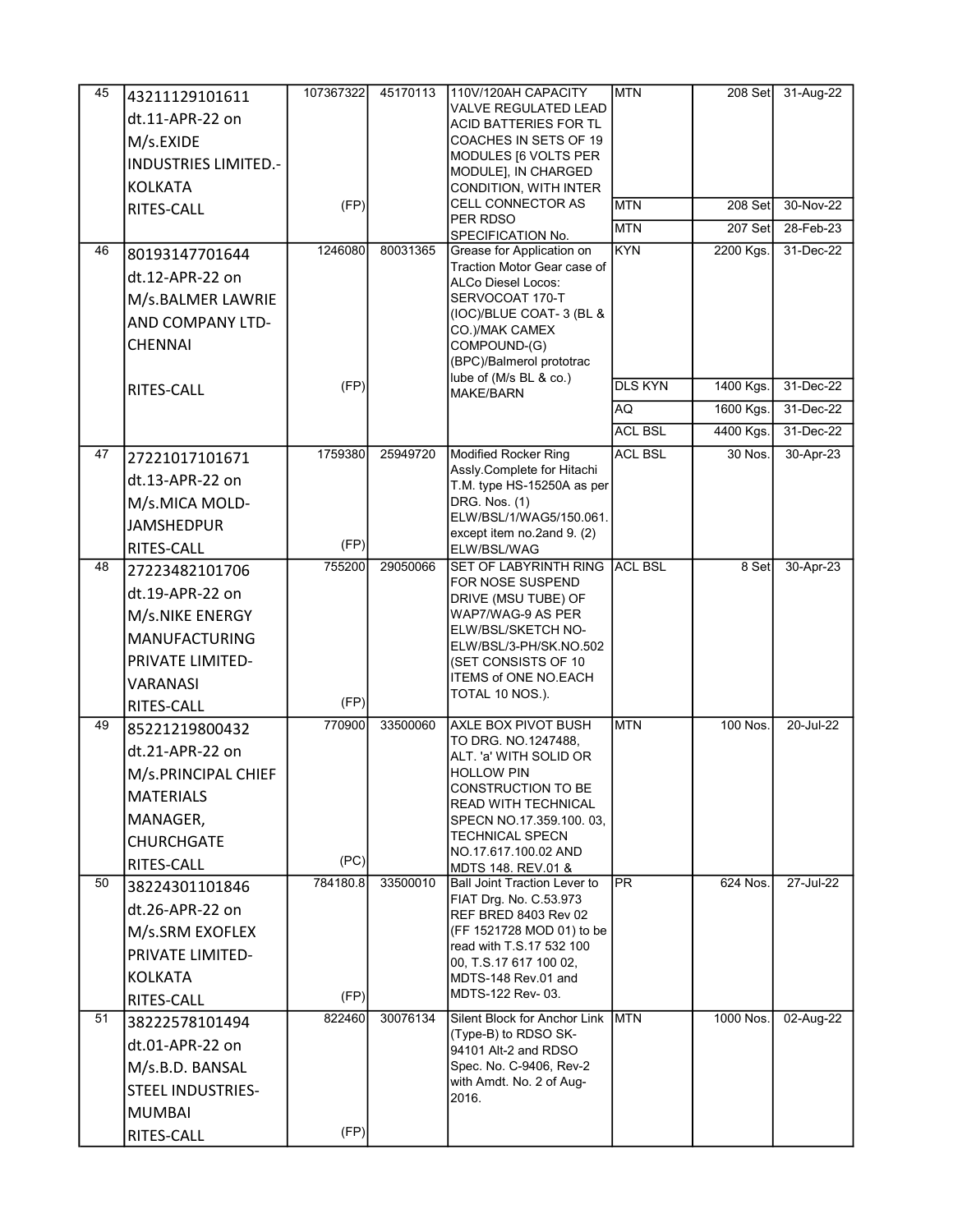| 52 | 81211099101501             | 855720.66 | 85032311 | Single row angular contact                                 | <b>MTN</b>     | 163 Pairs  | 25-Jul-22   |
|----|----------------------------|-----------|----------|------------------------------------------------------------|----------------|------------|-------------|
|    | dt.01-APR-22 on            |           |          | ball bearing No. 7312                                      |                |            |             |
|    | M/s.SHREE SHYAM            |           |          | BECBJ, size 60 x 130 x 31<br>mm in pair (for 25 KW         |                |            |             |
|    | <b>BEARINGS PVT.LTD-</b>   |           |          | alternator) Make. SKF                                      |                |            |             |
|    |                            |           |          | (imported/ India), FAG                                     |                |            |             |
|    | <b>KOLKATA</b>             | (FP)      |          | (imported/ India), NSK<br>(Japan), NEI, Tata.              |                |            |             |
| 53 | <b>RITES-CALL</b>          | 1136688   | 30676782 | Arrangement of Mug in AC                                   | MTN            | 9760 Nos.  |             |
|    | 38223549101505             |           |          | Coaches to ICF Drg. No.                                    |                |            | 02-Aug-22   |
|    | dt.01-APR-22 on            |           |          | ICF/SK-6-3-426 Alt-d/Nil,                                  |                |            |             |
|    | M/s.KAMAL                  |           |          | Col-I except Item No. 5 and                                |                |            |             |
|    | <b>INDUSTRIAL CONCERN-</b> |           |          | 6. Material and Specification<br>as per drawing.           |                |            |             |
|    | <b>HOWRAH</b>              |           |          |                                                            |                |            |             |
|    |                            |           |          |                                                            |                |            |             |
|    | RITES-CALL                 | (FP)      |          |                                                            | <b>PUNE</b>    | 190 Nos.   | 02-Aug-22   |
| 54 | 90221049101534             | 1632884   | 90351277 | M.S.Flat 65x10mm IS                                        | <b>MMR</b>     | 22000 Kgs. | 15-Jul-22   |
|    | dt.04-APR-22 on            |           |          | 2062/11 E250 GR-BO Semi<br>killed in commercial length     |                |            |             |
|    | M/s.INDIAN                 |           |          | MAKE:-OWN                                                  |                |            |             |
|    | <b>SUPERCRAFT</b>          |           |          |                                                            |                |            |             |
|    | <b>INDUSTRIES-KOLKATA</b>  |           |          |                                                            |                |            |             |
|    |                            |           |          |                                                            |                |            |             |
|    | <b>RITES-CALL</b>          | (FP)      |          |                                                            |                |            |             |
| 55 | 81211061101576             | 506467.8  | 85900576 | Set of Ball Bearing for AC-                                | <b>MTN</b>     | 42 Set     | 05-Oct-22   |
|    | dt.07-APR-22 on            |           |          | DC Pantograph AM-18B2                                      |                |            |             |
|    | M/s.SKF INDIA LTD-         |           |          | and AM -12 as per Sketch<br>no. EMU / MTN / BE/24 R        |                |            |             |
|    | <b>GURGAON</b>             |           |          | (One set consists of 7 items                               |                |            |             |
|    | RITES-CALL                 | (FP)      |          | 20 Nos)                                                    | KALVA          | 15 Set     | 05-Oct-22   |
| 56 |                            | 3555104   | 30636267 | Push Type Flushing Valve to MTN                            |                | 2000 Nos.  | 11-Jul-22   |
|    | 38223057101597             |           |          | ICF Drg. No. ICF/SK-6-3-                                   |                |            |             |
|    | dt.10-APR-22 on            |           |          | 425 Alt-m/7, Col-II . Material                             |                |            |             |
|    | M/s.K.L.INDUSTRIES-        |           |          | and Specification as per<br>drawing.                       |                |            |             |
|    | <b>HOWRAH</b>              | (FP)      |          |                                                            | <b>MTN</b>     | 2000 Nos.  | 11-Sep-22   |
|    | RITES-CALL                 |           |          |                                                            | <b>MTN</b>     | 4608 Nos.  | 01-Jul-23   |
| 57 |                            | 5939978.4 | 80011147 | SHELL GADUS S5 V 42 P                                      | <b>KYN</b>     | 378 Kgs.   | 01-Jun-22   |
|    | 80222244101879             |           |          | 2.5 FOR WAG-9 AND WAP-                                     |                |            |             |
|    | dt.27-APR-22 on            |           |          | 7 LOCO AXLE BOX                                            |                |            |             |
|    | M/s.NATIONAL               |           |          | BEARING.                                                   |                |            |             |
|    | <b>ENGINEERING</b>         |           |          |                                                            |                |            |             |
|    | <b>INDUSTRIES LTD.-</b>    |           |          |                                                            |                |            |             |
|    | <b>JAIPUR</b>              |           |          |                                                            |                |            |             |
|    | RITES-CALL                 | (FP)      |          |                                                            | <b>ACL BSL</b> | 972 Kgs.   | $01-Jun-22$ |
|    |                            |           |          |                                                            | AQ.            | 2916 Kgs.  | 01-Jun-22   |
| 58 | 27222648101881             | 733252    | 23664526 | Aux. protection relay Q-118<br>with JSS/MIL Gr.Electronics | <b>ACL BSL</b> | 44 Nos.    | 30-Jul-22   |
|    | dt.27-APR-22 on            |           |          | components timer and other                                 |                |            |             |
|    | M/s.CONCORD                |           |          | requirement as per CLW                                     |                |            |             |
|    | <b>AUTOMATION AND</b>      |           |          | specn.no.CLW/ES/R-27, alt-<br>W sr.no.1 of sheet-13/A.     |                |            |             |
|    |                            |           |          |                                                            |                |            |             |
|    | <b>CONTROLS-</b>           |           |          | Firms, offer:                                              |                |            |             |
|    | <b>GURUGRAM</b>            |           |          | COMATRELECO Make Off<br>Time Del                           |                |            |             |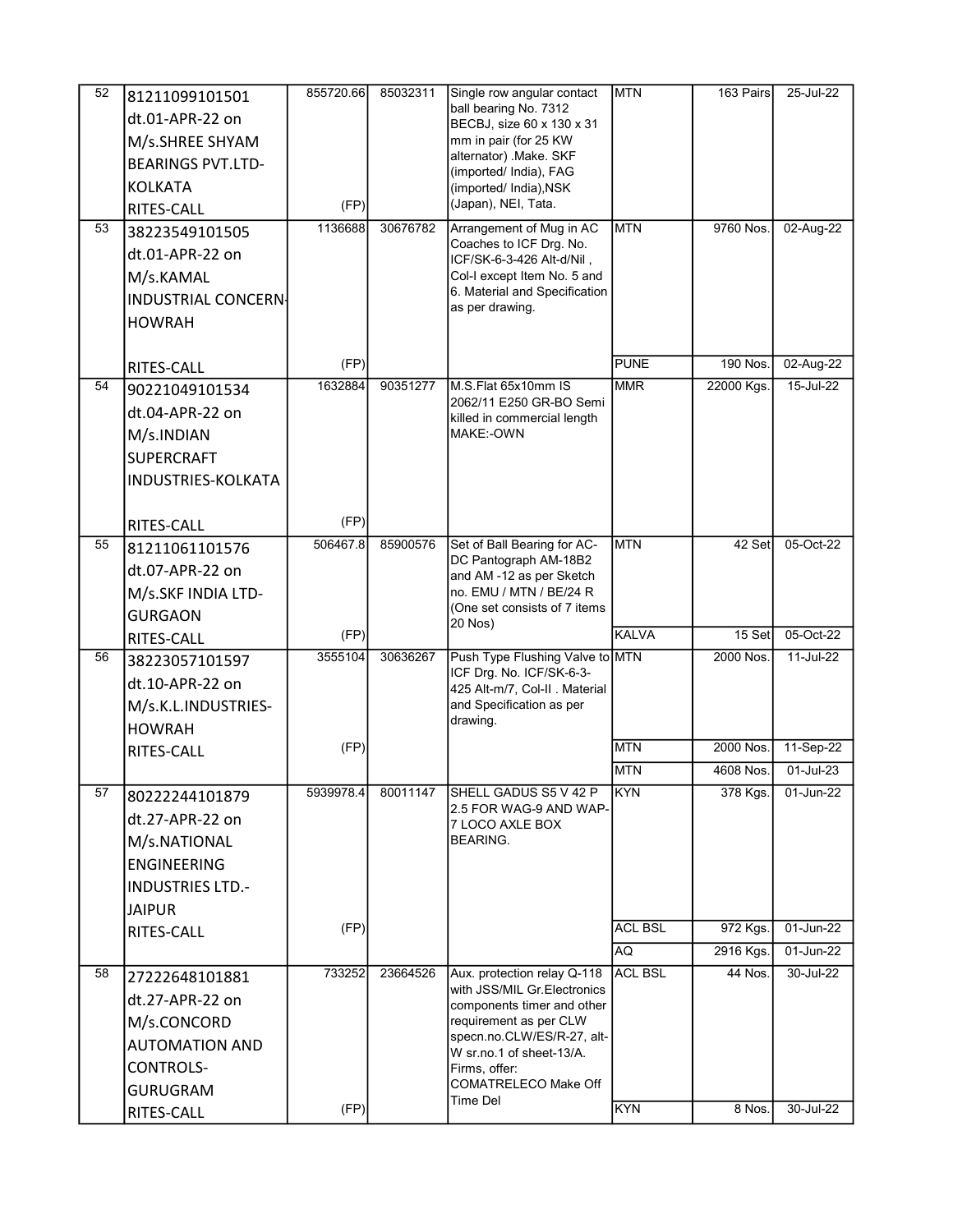| $\overline{59}$ | 38223378101892           | 3869625.92 | 33503023 | Pad for Secondary                                        | <b>PR</b>      | 300 Nos.   | 31-Oct-22 |
|-----------------|--------------------------|------------|----------|----------------------------------------------------------|----------------|------------|-----------|
|                 | dt.28-APR-22 on          |            |          | Suspension to MINER's Drg.                               |                |            |           |
|                 | M/s.POLYMER              |            |          | No. 1903149 Ver-a or<br>Equivalent & FIAT-SIG            |                |            |           |
|                 | PRODUCTS OF INDIA-       |            |          | Specification No.                                        |                |            |           |
|                 | <b>BANGALORE</b>         |            |          | 17.477.100.02.                                           |                |            |           |
|                 |                          | (FP)       |          |                                                          | <b>PR</b>      | 356 Nos.   | 30-Apr-23 |
| 60              | RITES-CALL               | 1457683.5  | 33503023 | Pad for Secondary                                        | <b>IPR</b>     | 273 Nos.   | 31-Oct-22 |
|                 | 38223378101893           |            |          | Suspension to MINER's Drg.                               |                |            |           |
|                 | dt.28-APR-22 on          |            |          | No. 1903149 Ver-a or                                     |                |            |           |
|                 | M/s.ESSAR                |            |          | Equivalent & FIAT-SIG<br>Specification No.               |                |            |           |
|                 | <b>TECHNOLOGIES INC-</b> |            |          | 17.477.100.02.                                           |                |            |           |
|                 | <b>GURGAON</b>           |            |          |                                                          |                |            |           |
|                 | RITES-CALL               | (FP)       |          |                                                          |                |            |           |
| 61              | 38223416101598           | 875560     | 33544232 | <b>End Wall Sliding Door</b><br>Complete to RCF Drg. No  | <b>MTN</b>     | 7 Nos.     | 11-Jul-22 |
|                 | dt.10-APR-22 on          |            |          | LW56350, Alt-h.                                          |                |            |           |
|                 | M/s.JBM INDUSTRIES       |            |          |                                                          |                |            |           |
|                 | LIMITED-FARIDABAD        |            |          |                                                          |                |            |           |
|                 |                          |            |          |                                                          |                |            |           |
|                 |                          |            |          |                                                          |                |            |           |
|                 | RITES-CALL               | (FP)       |          |                                                          | <b>MTN</b>     | 7 Nos.     | 30-Sep-22 |
| 62              | 85221079100398           | 648528     | 31354002 | SET OF MAGNET VALVE                                      | <b>MTN</b>     | 20 Set     | 29-May-22 |
|                 | dt.13-APR-22 on          |            |          | FOR EP UNIT<br>COMPRISING (1) MAGNET                     |                |            |           |
|                 | M/s.TRIMURTI             |            |          | <b>VALAVE APPLICATION</b>                                |                |            |           |
|                 | <b>TRADING COMPANY-</b>  |            |          | TYPE EV 207 3 VT TO M/S                                  |                |            |           |
|                 | <b>MUMBAI</b>            |            |          | ESCORTS DRG NO. 3A-<br>82337 QTY-1 NO.(2)                |                |            |           |
|                 |                          |            |          | HOLDING MAGNET VALVE                                     |                |            |           |
|                 | RITES-CALL               | (FP)       |          | COMPLETE TYPE EV 208                                     |                |            |           |
| 63              | 10221082101694           | 539968     | 10338007 | 3 VT TO M/S ESCORTS DR<br><b>ASSLY FUEL INJECTION</b>    | <b>CLA</b>     | 120 Nos.   | 18-Jul-22 |
|                 | dt.18-APR-22 on          |            |          | TUBE (3/8 INCH 0.D X                                     |                |            |           |
|                 | M/s.APOLLO               |            |          | 0.107 INCH I.D.) RDSO<br>DRG. NO. SK.DP.3925 Alt.        |                |            |           |
|                 | <b>INDUSTRIAL</b>        |            |          | 'a'. For Part Drgs., Refer                               |                |            |           |
|                 |                          |            |          | DLW. Drg. No. SKE-0863                                   |                |            |           |
|                 | <b>CORPORATION-VASAI</b> |            |          | Alt. 'm' (DLW PT NO.<br>10051703) DLW Spec. No.          |                |            |           |
|                 | (E)-THANE-VASAI (E)-     |            |          | 1) D81140 Rev.                                           |                |            |           |
|                 | <b>THANE</b>             | (FP)       |          |                                                          | <b>DLS KYN</b> | 88 Nos.    | 18-Jul-22 |
|                 | RITES-CALL               | 615875.04  |          |                                                          | <b>ACL BSL</b> |            |           |
| 64              | 27223482101705           |            | 29050066 | SET OF LABYRINTH RING<br>FOR NOSE SUSPEND                |                | 8 Set      | 30-Apr-23 |
|                 | dt.19-APR-22 on          |            |          | DRIVE (MSU TUBE) OF                                      |                |            |           |
|                 | M/s.S.D INDUSTRIES-      |            |          | WAP7/WAG-9 AS PER<br>ELW/BSL/SKETCH NO-                  |                |            |           |
|                 | <b>MUMBAI</b>            |            |          | ELW/BSL/3-PH/SK.NO.502                                   |                |            |           |
|                 |                          |            |          | (SET CONSISTS OF 10                                      |                |            |           |
|                 | RITES-CALL               | (FP)       |          | <b>ITEMS of ONE NO EACH</b><br>TATAL 10 NOS 1            |                |            |           |
| 65              | 38223741101775           | 1089541.2  | 30020542 | <b>BOLT NUT AND SPLIT PIN MTN</b><br>FOR AXLE BOX TO ICF |                | 11000 Nos. | 22-Jul-22 |
|                 | dt.21-APR-22 on          |            |          | DRG. NO. T-0-2-608, ALT.                                 |                |            |           |
|                 | M/s.MOHINDRA             |            |          | r/10 . MATERIAL AND                                      |                |            |           |
|                 | <b>ENTERPRISES-</b>      |            |          | SPECIFICATION AS PER<br>DRAWING.                         |                |            |           |
|                 | <b>JALANDHAR</b>         |            |          |                                                          |                |            |           |
|                 | RITES-CALL               | (FP)       |          |                                                          |                |            |           |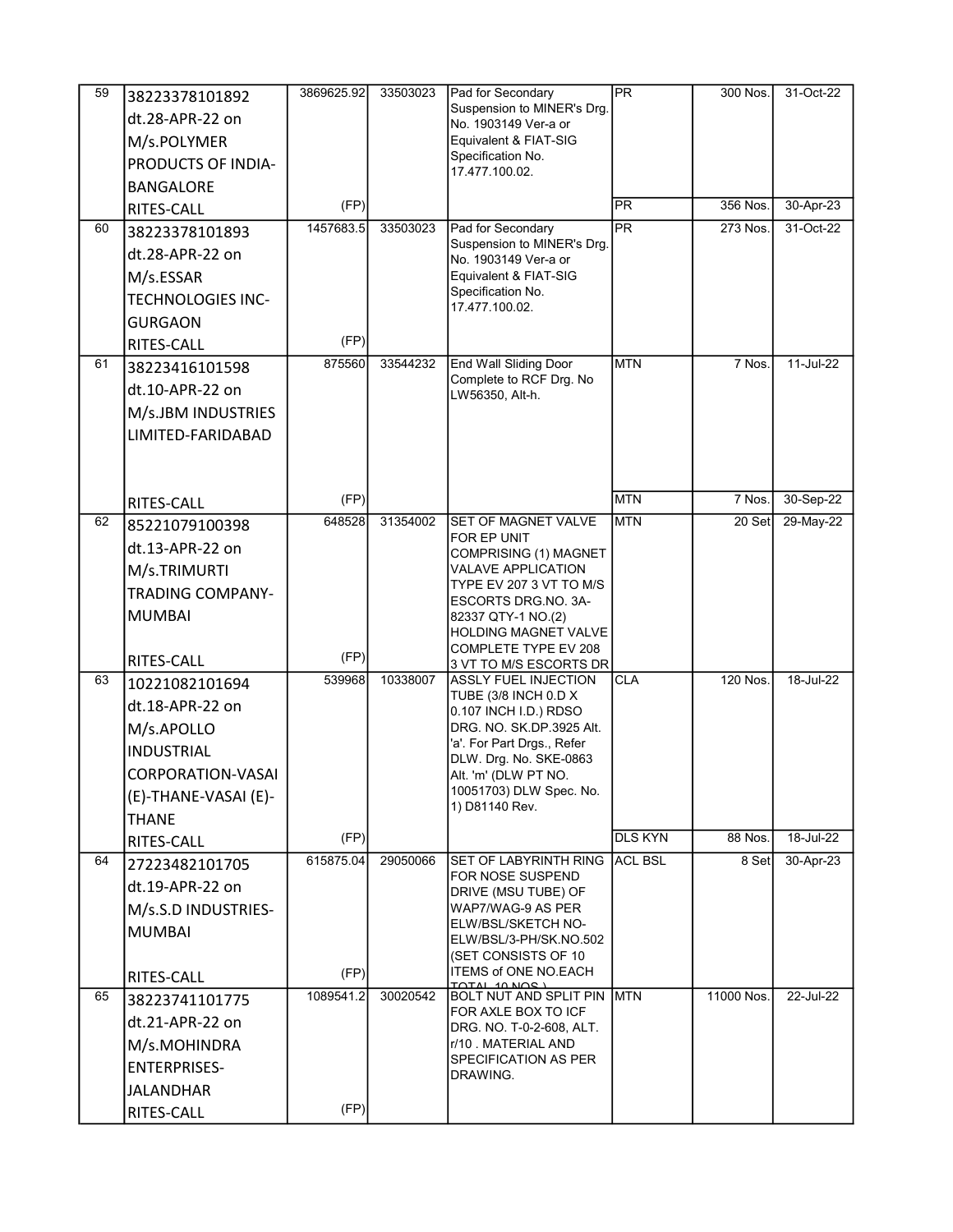| 66 | 85221223800438            | 950844     | 30226030 | Polymer Buffer spring Pack                                  | <b>MTN</b>                     | 200 Set   | 20-Jul-22 |
|----|---------------------------|------------|----------|-------------------------------------------------------------|--------------------------------|-----------|-----------|
|    | dt.21-APR-22 on           |            |          | Set(consisting of 3 items)to                                |                                |           |           |
|    |                           |            |          | ICF Drg.No.ICF/STD-2-2-<br>015 Alt-a/Nil, Col-II, Item      |                                |           |           |
|    | M/s.PRINCIPAL CHIEF       |            |          | No.16,17 &18 material &                                     |                                |           |           |
|    | <b>MATERIALS</b>          |            |          | spec.as per ICF/MD/Spec-                                    |                                |           |           |
|    | MANAGER,                  |            |          | 353.                                                        |                                |           |           |
|    | <b>CHURCHGATE</b>         |            |          |                                                             |                                |           |           |
|    | RITES-CALL                | (FP)       |          |                                                             |                                |           |           |
| 67 | 50215082101780            | 19866480   | 56301571 | "ELECTRIC POINT<br><b>MACHINE (ROTARY</b>                   | <b>CRD</b>                     | 150 Nos.  | 21-Jan-23 |
|    | dt.21-APR-22 on           |            |          | LOCKING TYPE), 143 MM                                       |                                |           |           |
|    | M/s.CG POWER AND          |            |          | THROW (AC IMMUNITY                                          |                                |           |           |
|    | <b>INDUSTRIAL</b>         |            |          | 160V AC) NON-TRAILABLE                                      |                                |           |           |
|    | <b>SOLUTIONS LIMITED-</b> |            |          | TO OPERATE ON 110V DC<br><b>COMPLETE WITH LOCK</b>          |                                |           |           |
|    | MUMBAI.                   |            |          | AND DETECTOR SLIDES                                         |                                |           |           |
|    |                           |            |          | AND CABLE                                                   |                                |           |           |
|    |                           |            |          | <b>TERMINATION BOX, AS</b><br>PER RDSO S                    |                                |           |           |
|    |                           |            |          |                                                             |                                |           |           |
|    |                           | (FP)       | 5630N002 | <b>ELECTRIC POINT</b>                                       |                                |           |           |
|    | RITES-CALL                |            |          | MACHINE ( ROTARY                                            |                                |           |           |
|    |                           |            |          | LOCKING TYPE), 143 MM                                       |                                |           |           |
|    |                           |            |          | THROW (AC IMMUNITY                                          | SIGNAL                         |           |           |
|    |                           |            |          | 160V AC) NON-TRAILABLE<br>TO OPERATE ON 110V DC             | <b>INSPECTOR</b><br><b>WR</b>  |           |           |
|    |                           |            | 5630N005 | COMBLETE WITH LOCK<br><b>ELECTRIC POINT</b>                 |                                | 20 Nos.   | 21-Jan-23 |
|    |                           |            |          | MACHINE ( ROTARY                                            |                                |           |           |
|    |                           |            |          | LOCKING TYPE), 143 MM                                       |                                |           |           |
|    |                           |            |          | THROW (AC IMMUNITY<br>160V AC) NON-TRAILABLE                | SIGNAL                         |           |           |
|    |                           |            |          | TO OPERATE ON 110V DC                                       | <b>INSPECTOR</b><br><b>NGP</b> | 4 Nos.    | 21-Jan-23 |
|    |                           |            | 5630N006 | COMBLETE WITH LOCK<br><b>ELECTRIC POINT</b>                 |                                |           |           |
|    |                           |            |          | MACHINE ( ROTARY                                            |                                |           |           |
|    |                           |            |          | LOCKING TYPE), 143 MM                                       |                                |           |           |
|    |                           |            |          | THROW (AC IMMUNITY<br>160V AC) NON-TRAILABLE                | SIGNAL                         |           |           |
|    |                           |            |          | TO OPERATE ON 110V DC                                       | <b>INSPECTOR</b><br><b>NGP</b> | 2 Nos.    | 21-Jan-23 |
|    |                           |            | 5630N007 | COMPLETE WITH LOC<br>Electric point machine                 |                                |           |           |
|    |                           |            |          | (rotary locking type), 143                                  |                                |           |           |
|    |                           |            |          | mm throw (AC immunity                                       |                                |           |           |
|    |                           |            |          | 160v ac) Non-trailable to<br>operate on 110v dc             | SIGNAL                         |           |           |
|    |                           |            |          | complete with lock and                                      | <b>INSPECTOR</b><br><b>KWV</b> | 100 Nos.  | 21-Jan-23 |
| 68 | 42223196101803            | 1019199.75 | 31321501 | detector elides and cable<br>PINS ELECTROPLATED             | <b>MTN</b>                     | 5054 Nos. | 31-Oct-22 |
|    | dt.22-APR-22 on           |            |          | FOR AC-DC MRVC                                              |                                |           |           |
|    |                           |            |          | COACHES TO ICF DRG.<br>NO. EMU/M-3-2-065, ALT-              |                                |           |           |
|    | M/s.M S CHAIN             |            |          | a/NIL, ITEM NO.                                             |                                |           |           |
|    | <b>INDUSTRIES-HOWRAH</b>  |            |          | 7. MATERIAL AND                                             |                                |           |           |
|    |                           |            |          | SPECIFICATION AS PER<br>DRAWING.                            |                                |           |           |
|    | RITES-CALL                | (FP)       |          |                                                             | <b>SNPD</b>                    | 0 Nos.    | 31-Oct-22 |
| 69 | 85221246800476            | 767786     | 30326801 | Repair Kit for Brake Gear<br>Bushes (consisting of          | <b>MTN</b>                     | 100 Set   | 25-Jul-22 |
|    | dt.26-APR-22 on           |            |          | following 4 items of 108                                    |                                |           |           |
|    | M/s.Office of the         |            |          | bushes in one set). 1) Bush                                 |                                |           |           |
|    | <b>Principal Chief</b>    |            |          | for Bogie to ICF Drg.No. T-3-<br>2-640, Alt-k/8, Item No.1, |                                |           |           |
|    | Materials Manager,        |            |          | Qty-60 Nos. 2) Bush for                                     |                                |           |           |
|    | Hubli                     |            |          | Bogie Brake to                                              |                                |           |           |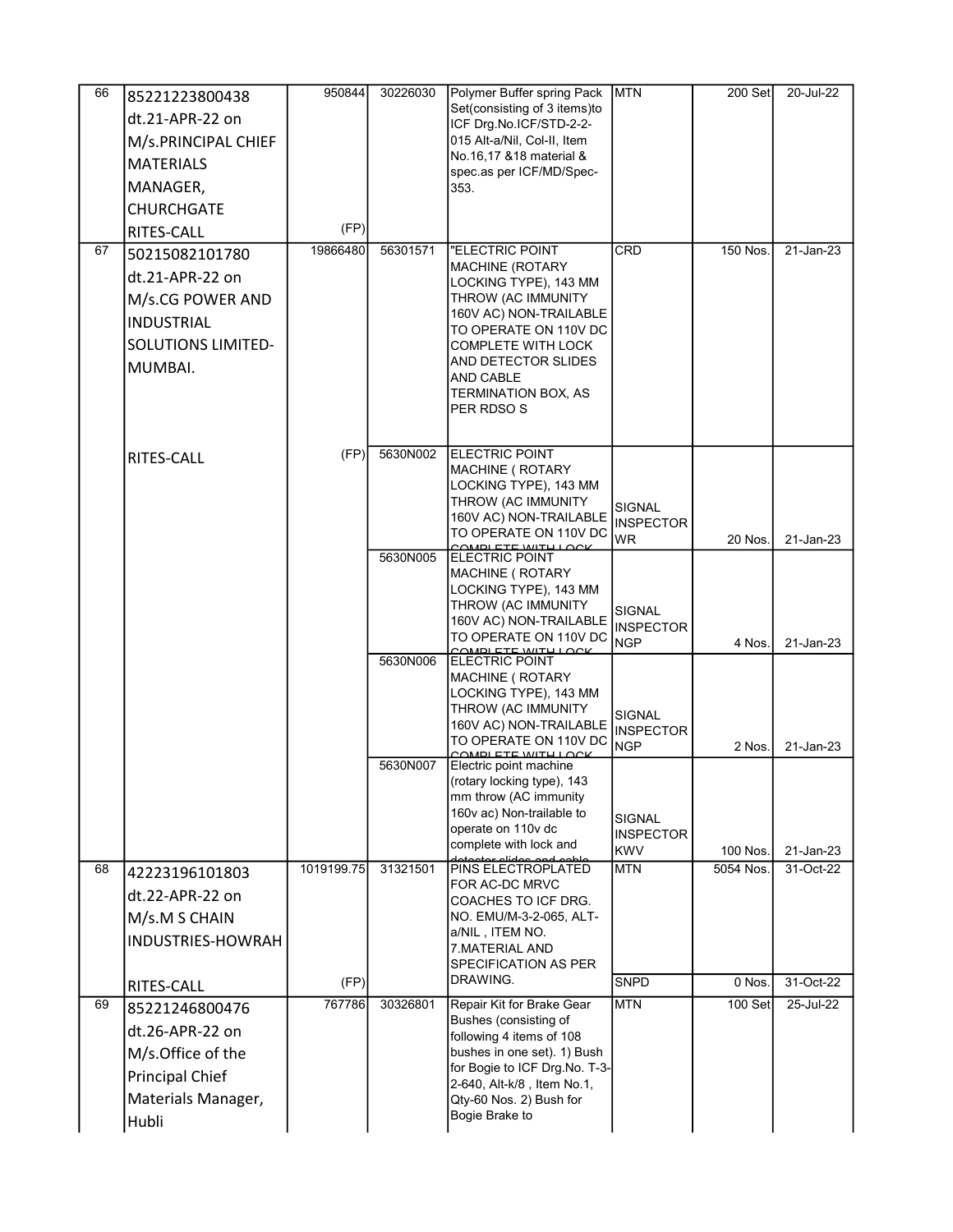|                 | RITES-CALL                | (FP)               |          |                                                         |                 |           |           |
|-----------------|---------------------------|--------------------|----------|---------------------------------------------------------|-----------------|-----------|-----------|
| 70              | 85221295800532            | 530034             | 33500022 | Ball Joint Roll Link to FIAT                            | <b>MTN</b>      | 200 Nos.  | 28-Jul-22 |
|                 | dt.29-APR-22 on           |                    |          | Drg. No. C53973 REB<br>BRED 8416 Rev - 3R (FF           |                 |           |           |
|                 | M/s.Office of the         |                    |          | No. 1560095.4) to be read                               |                 |           |           |
|                 | <b>Principal Chief</b>    |                    |          | with T.S.17.531.100.03,                                 |                 |           |           |
|                 | Materials Manager,        |                    |          | T.S.17.617.100.02 & MDTS<br>148 Rev-01 & MDTS 122       |                 |           |           |
|                 | Hubli                     |                    |          | Rev-03. as per Drg. No.                                 |                 |           |           |
|                 | RITES-CALL                | (FP)               |          | DRG.NO.                                                 |                 |           |           |
| 71              | 38223737101499            | 995117.6           | 30017610 | 13 mm Packing Ring for                                  | <b>WB</b>       | 5136 Nos. | 30-Jul-22 |
|                 | dt.01-APR-22 on           |                    |          | Wheel Tread Wear to RDSO                                |                 |           |           |
|                 |                           |                    |          | SK-97072 Alt-Nil, Item No.<br>1. RDSO Spec. No. C-9703. |                 |           |           |
|                 | M/s.SYNTHETIC             |                    |          | Material-Ultra High                                     |                 |           |           |
|                 | MOULDERS LTD.-            |                    |          | Molecular Weight                                        |                 |           |           |
|                 | <b>KOLKATA</b>            |                    |          | Polyethylene, (UHMWPE) or<br>(NFTC).                    | <b>PUNE</b>     | 680 Nos.  | 30-Jul-22 |
| 72              | <b>RITES-CALL</b>         | (FP)<br>3470311.56 | 30358838 | <b>Auxiliary Reservoir (200</b>                         | <b>MTN</b>      | 129 Nos.  | 31-Oct-22 |
|                 | 38221674101565            |                    |          | Liters) to RDSO SK-96081                                |                 |           |           |
|                 | dt.06-APR-22 on           |                    |          | Alt-5, Item Nos. 1 to 18.                               |                 |           |           |
|                 | M/s.RAMKRISHNA            |                    |          | Material & Specification<br>:RDSO Spec. No. 02-ABR-     |                 |           |           |
|                 | <b>ENGINEERING</b>        |                    |          | 02, Amdt. No. 4 of Sept-2016,                           |                 |           |           |
|                 | PRIVATE LIMITED-          |                    |          | Appendix-C.                                             |                 |           |           |
|                 | Howrah                    |                    |          |                                                         |                 |           |           |
|                 | <b>RITES-CALL</b>         | (FP)               |          |                                                         | <b>MTN</b>      | 129 Nos.  | 28-Feb-23 |
| 73              | 38211197101583            | 3426385.29         | 38140809 | <b>K-TYPE COMPOSITION</b><br>BRAKE BLOCK. TO RDSO       | <b>KWV</b>      | 1040 Nos. | 30-Sep-22 |
|                 | dt.08-APR-22 on           |                    |          | DRG. NO. WD-00006-S-01,                                 |                 |           |           |
|                 | M/s.FAIVELEY              |                    |          | ALT-3. MATERIAL AS PER                                  |                 |           |           |
|                 | <b>TRANSPORT RAIL</b>     |                    |          | <b>RDSO SPECIFICATION</b><br>NO. WD-14-ABR-2019 OF      |                 |           |           |
|                 | <b>TECHNOLOGIES INDIA</b> |                    |          | APRIL-2019.                                             |                 |           |           |
|                 | PRIVATE LIMITED-          |                    |          |                                                         |                 |           |           |
|                 | <b>HOSUR</b>              |                    |          |                                                         |                 |           |           |
|                 | RITES-CALL                | (FP)               |          |                                                         | WAGON/BS        | 3221 Nos. | 30-Sep-22 |
|                 |                           |                    |          |                                                         | <b>WAGON/BS</b> | 3220 Nos. | 31-Jan-23 |
|                 |                           |                    |          |                                                         |                 |           |           |
|                 |                           |                    |          |                                                         | WAGON/BS        | 3220 Nos. | 31-May-23 |
| $\overline{74}$ |                           | 656580.32          | 29160728 | Flow meter gauge relay                                  | <b>ACL BSL</b>  | 6 Nos.    | 31-Oct-22 |
|                 | 27223782101637            |                    |          | valve for E70 brake system                              |                 |           |           |
|                 | dt.12-APR-22 on           |                    |          | as per SWIL Pt.                                         |                 |           |           |
|                 | M/s.FAIVELEY              |                    |          | No.012001000                                            |                 |           |           |
|                 | <b>TRANSPORT RAIL</b>     |                    |          |                                                         |                 |           |           |
|                 | <b>TECHNOLOGIES INDIA</b> |                    |          |                                                         |                 |           |           |
|                 | PRIVATE LIMITED-          |                    |          |                                                         |                 |           |           |
|                 | <b>HOSUR</b>              |                    |          |                                                         |                 |           |           |
|                 | <b>RITES-CALL</b>         | (FP)               |          |                                                         | <b>ACL BSL</b>  | 5 Nos.    | 31-May-23 |
| 75              | 43211417101663            | 3215948.4          | 45123974 | <b>BELT TENSIONING</b>                                  | <b>MTN</b>      | 322 Nos.  | 30-Jun-22 |
|                 | dt.13-APR-22 on           |                    |          | DEVICE ASSLY. FOR<br>4.5KW TRANSOM-                     |                 |           |           |
|                 | M/s.HMTD                  |                    |          | MOUNTED ALTERNATOR                                      |                 |           |           |
|                 | <b>ENGINEERING PVT.</b>   |                    |          | TO RDSO DRG. No.<br>SKEL/3940 SHEET-I ALT-4             |                 |           |           |
|                 | LTD.-NAVI MUMBAI          |                    |          | AND SHEET No. 2 ALT-5.                                  |                 |           |           |
|                 | RITES-CALL                | (FP)               |          | THE LENGTH OF ITEM                                      | IPR.            | 15 Nos.   | 30-Jun-22 |
|                 |                           |                    |          | MO Q i A INDICATION                                     |                 |           |           |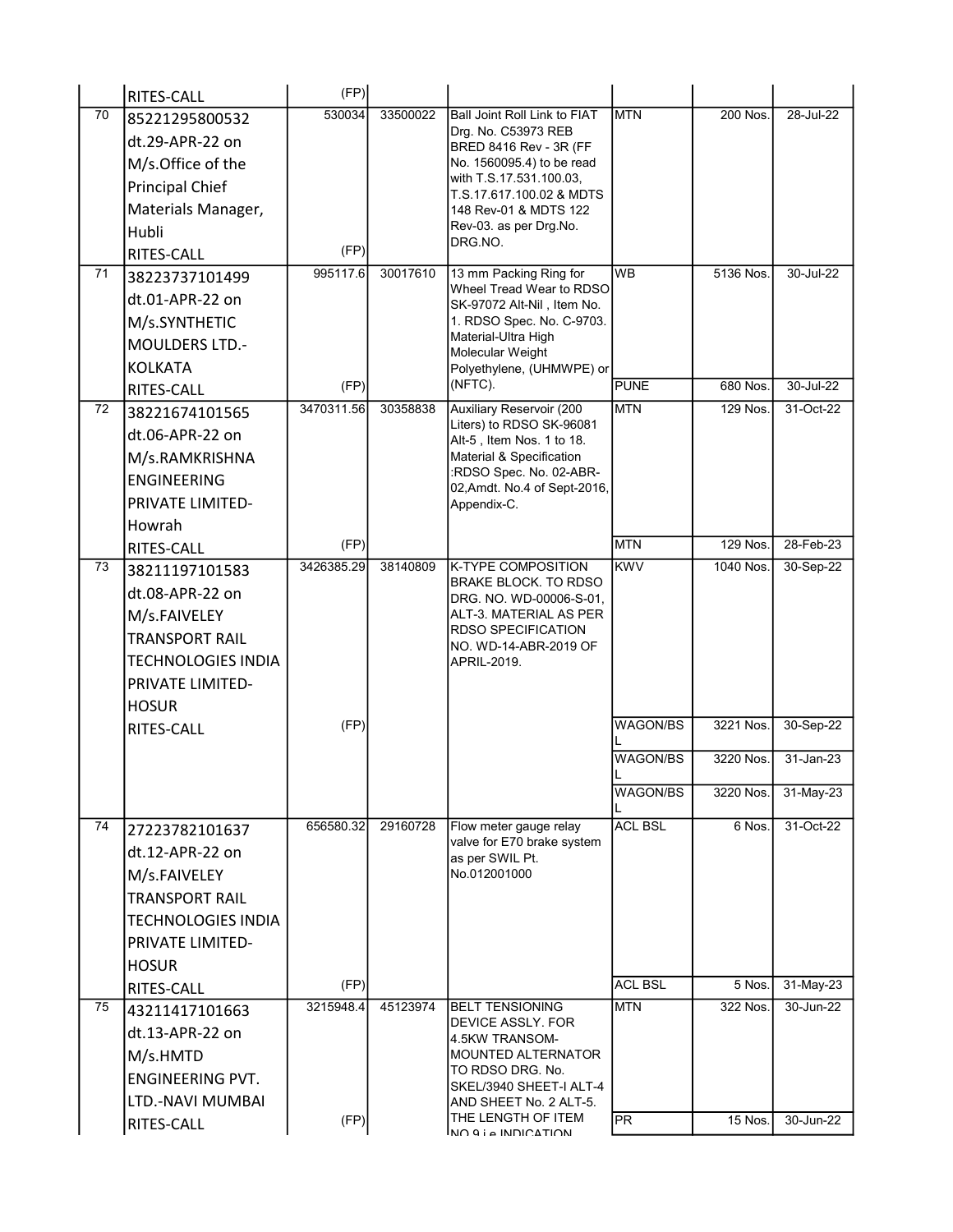|    |                          |            |          | וועודהטושווי סודטטוו<br>PLATE SHALL BE 250MM.                  | <b>PUNE</b>    | 8 Nos.         | 30-Jun-22     |
|----|--------------------------|------------|----------|----------------------------------------------------------------|----------------|----------------|---------------|
|    |                          |            |          | <b>MAKE BRA</b>                                                | <b>NGP</b>     | <b>75 Nos.</b> | 30-Jun-22     |
| 76 | 43211417101664           | 678972     | 45123974 | <b>BELT TENSIONING</b>                                         | <b>MTN</b>     | 105 Nos.       | 30-Jun-22     |
|    | dt.13-APR-22 on          |            |          | DEVICE ASSLY. FOR                                              |                |                |               |
|    | M/s.UNIQUE               |            |          | 4.5KW TRANSOM-<br><b>MOUNTED ALTERNATOR</b>                    |                |                |               |
|    |                          |            |          | TO RDSO DRG. No.                                               |                |                |               |
|    | <b>ELECTRICAL</b>        |            |          | SKEL/3940 SHEET-I ALT-4                                        |                |                |               |
|    | <b>ENTERPRISERS-</b>     |            |          | AND SHEET No. 2 ALT-5.<br>THE LENGTH OF ITEM                   |                |                |               |
|    | <b>HOWRAH</b>            |            |          | NO.9 i.e INDICATION                                            |                |                |               |
|    | RITES-CALL               | (FP)       |          | PLATE SHALL BE 250MM.                                          |                |                |               |
| 77 | 27211023101696           | 6231915.12 | 25949986 | SET OF MACHINED ITEMS KYN<br>FOR TM TYPE HS-15250A,            |                | 4 Set          | 31-Dec-22     |
|    | dt.18-APR-22 on          |            |          | AS PER SKETCH NO.                                              |                |                |               |
|    | M/s.SPECIAL              |            |          | BSL/ELW/SK.NO. 6020 ALT-                                       |                |                |               |
|    | <b>ENGINEERING</b>       |            |          | 5. ONE SET CONSISTS OF<br>08 ITEMS 08 NOS.                     |                |                |               |
|    | <b>SERVICES LIMITED-</b> |            |          |                                                                |                |                |               |
|    | <b>KOLKATA</b>           |            |          |                                                                |                |                |               |
|    | RITES-CALL               | (FP)       |          |                                                                | <b>ACL BSL</b> | 88 Set         | 31-Dec-22     |
|    |                          |            |          |                                                                | AQ             | 1 Set          | 31-Dec-22     |
| 78 | 27223354101728           | 862208.3   | 29100070 | COW CATCHER ASSLY.                                             | <b>KYN</b>     | 1 Nos.         | $20 -$ Jul-22 |
|    | dt.20-APR-22 on          |            |          | [CATTLE GUARD] for WAG-<br>9 and WAP-7 locos as per            |                |                |               |
|    | M/s.SIMPLEX              |            |          | CLW SPECN, NO.                                                 |                |                |               |
|    | <b>INDUSTRIES-NAGPUR</b> |            |          | CLW/MS/03/107 ALT-5 AND                                        |                |                |               |
|    |                          |            |          | CLW Drg. NO. 1209-02.140-<br>032 ALT-5 and 1209-02.140-        |                |                |               |
|    | RITES-CALL               | (FP)       |          | 033 Alt.2.                                                     | <b>ACL BSL</b> | 8 Nos.         | 20-Jul-22     |
|    |                          |            |          |                                                                | <b>ACL BSL</b> | 11 Nos.        | 31-May-23     |
|    |                          |            |          |                                                                | AQ             | 2 Nos.         | $23-Apr-22$   |
|    |                          |            |          |                                                                | AQ.            | 1 Nos.         | 31-May-23     |
| 79 | 38211688101781           | 3816757.2  | 30636024 | <b>GRAVITY COCK -</b>                                          | <b>MTN</b>     | 9000 Nos.      | 31-May-22     |
|    |                          |            |          | CHROME PLATED TO RCF                                           |                |                |               |
|    | dt.21-APR-22 on          |            |          | DRG. NO. CC63933, ALT- c<br>. MATERIAL AND                     |                |                |               |
|    | M/s.KPR INDUSTRIES-      |            |          | SPECIFICATION AS PER                                           |                |                |               |
|    | CHANDIGARH               |            |          | DRAWING.                                                       |                |                |               |
|    |                          | (FP)       |          |                                                                | <b>MTN</b>     | 9587 Nos.      | 30-Sep-22     |
|    | RITES-CALL               |            |          |                                                                | <b>PUNE</b>    | 4500 Nos.      | 31-May-22     |
|    |                          |            |          |                                                                | <b>PUNE</b>    | 4441 Nos.      | 30-Sep-22     |
|    |                          |            |          |                                                                |                |                |               |
| 80 | 75211119101909           | 814200     | 77900080 | Set of PU paints and related MTN<br>items for LHB coaches. One |                | 50 Set         | 30-Jun-22     |
|    | dt.29-APR-22 on          |            |          | set contains following items                                   |                |                |               |
|    | M/s.GS INDUSTRIES-       |            |          | with their respective                                          |                |                |               |
|    | <b>JALANDHAR</b>         |            |          | quantities. 1) PU based top<br>coat colour signal Red (Two     |                |                |               |
|    | RITES-CALL               | (FP)       |          | Pack) to ISC 537 of IS                                         |                |                |               |
| 81 | 38224962101493           | 1044300    | 30020657 | <b>AXLE END LOCKING</b><br>PLATE FOR DIRECT                    | <b>MTN</b>     | 30000 Nos.     | $02$ -Jan-23  |
|    | dt.01-APR-22 on          |            |          | <b>MOUNTED ROLLER</b>                                          |                |                |               |
|    | M/s.MERICO               |            |          | BEARING AXLE BOX TO C.                                         |                |                |               |
|    | <b>ENGINEERING-</b>      |            |          | RLY DRG. NO. CR/LB-317<br>ALT-1. MATERIAL                      |                |                |               |
|    | <b>HOWRAH</b>            |            |          | SPECIFICATION AS PER                                           |                |                |               |
|    | RITES-CALL               | (FP)       |          | <b>DRG</b>                                                     |                |                |               |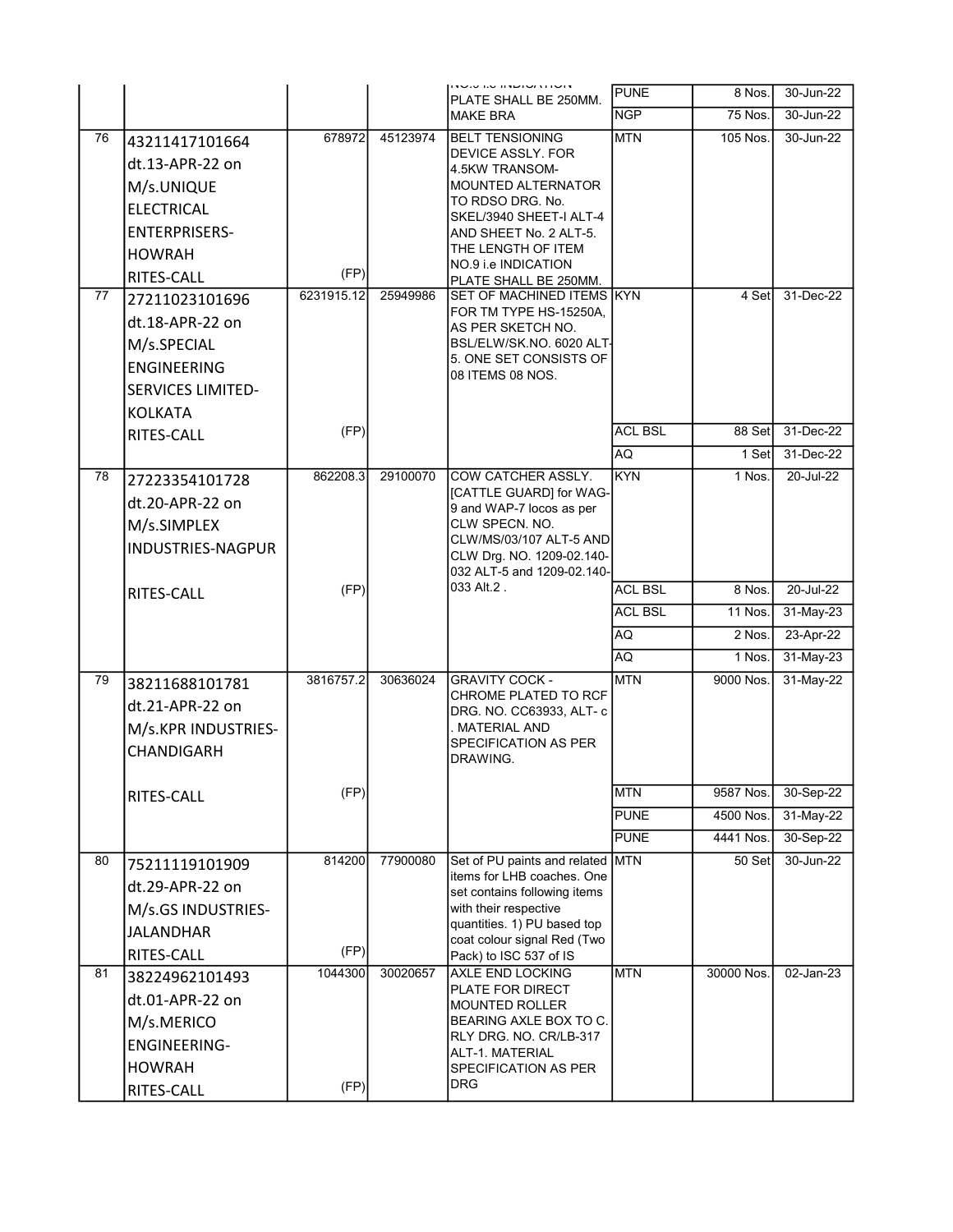| 82 | 60223100101784              | 756000     | 61252359 | <b>CLEAN SILICA SAND,</b>                           | AQ.            | 150 MT    | 22-May-22     |
|----|-----------------------------|------------|----------|-----------------------------------------------------|----------------|-----------|---------------|
|    | dt.21-APR-22 on             |            |          | FREE FROM CLAY,                                     |                |           |               |
|    | M/s.JAGANNATH               |            |          | LOAMS, MICA AND OTHER<br>FOREIGN MATERIAL AS        |                |           |               |
|    |                             |            |          | PER SPECIFICATION NO:                               |                |           |               |
|    | MINERALS-BIKANER            |            |          | AAR M-916-51, PACKED IN                             |                |           |               |
|    |                             |            |          | 10 KG. WATERPROOF                                   |                |           |               |
|    | RITES-CALL                  | (FP)       |          | POLYTHENE BAGS. Make:                               |                |           |               |
| 83 | 27221187101815              | 1611804.48 | 29770014 | <b>CAPACITOR FOR</b><br><b>HORMONIC FILTER AS</b>   | <b>KYN</b>     | 5 Nos.    | 30-Apr-23     |
|    | dt.25-APR-22 on             |            |          | PER CLW SPECIFICATION                               |                |           |               |
|    | M/s.SUBHASH SALES           |            |          | NO. CLW/ES/3/0087 ALT-C.                            |                |           |               |
|    | <b>CORPORATION.-</b>        |            |          |                                                     |                |           |               |
|    | <b>MUMBAI</b>               |            |          |                                                     |                |           |               |
|    |                             |            |          |                                                     |                |           |               |
|    | RITES-CALL                  | (FP)       |          |                                                     | <b>ACL BSL</b> | 7 Nos.    | 30-Apr-23     |
|    |                             |            |          |                                                     | AQ.            | 20 Nos.   | 30-Apr-23     |
| 84 |                             | 803615.4   | 30216175 | <b>DRAW BAR AND CASTLE</b>                          | <b>MTN</b>     | 207 Nos.  | 09-Sep-22     |
|    | 38223695101823              |            |          | NUT (FOR DRAW GEAR                                  |                |           |               |
|    | dt.25-APR-22 on             |            |          | ARRGT.) TO RDSO DRG.                                |                |           |               |
|    | M/s.RAMKRISHNA              |            |          | NO. SK-99007 ALT-3.<br><b>MATERIAL AND</b>          |                |           |               |
|    | <b>FORGINGS LIMITED-</b>    |            |          | SPECIFICATION RDSO                                  |                |           |               |
|    | <b>KOLKATA</b>              |            |          | SPECN NO. C-9509 REV-2                              |                |           |               |
|    | RITES-CALL                  | (FP)       |          | OF FEB-2007 AMDT-1 OF                               |                |           |               |
| 85 | 43211035101851              | 90469632   | 45170381 | VALVE REGULATED LEAD MTN                            |                | 22 Set    | 31-Aug-22     |
|    | dt.27-APR-22 on             |            |          | ACID 1100AH CAPACITY<br><b>BATTERIES</b>            |                |           |               |
|    | M/s.AMARA RAJA              |            |          | CONFORMING TO RDSO                                  |                |           |               |
|    | <b>BATTERIES LTD-</b>       |            |          | SPECIFICATION NO.                                   |                |           |               |
|    | <b>CHENNAI</b>              |            |          | RDSO/PE/SPEC/AC/0009-<br>2014 (REV. 2) PER SET OF   |                |           |               |
|    | RITES-CALL                  | (FP)       |          | 56 CELLS INCLUDING                                  | <b>MTN</b>     | $22$ Set  | 30-Nov-22     |
|    |                             |            |          | TRAYS, FOR AC                                       | <b>IMTN</b>    | 22 Set    | 28-Feb-23     |
| 86 |                             | 134333696  | 45170381 | <b>COACHES FITTED WITH</b><br>VALVE REGULATED LEAD  | <b>MTN</b>     | 32 Set    | 31-Aug-22     |
|    | 43211035101852              |            |          | ACID 1100AH CAPACITY                                |                |           |               |
|    | dt.27-APR-22 on             |            |          | <b>BATTERIES</b>                                    |                |           |               |
|    | M/s.EXIDE                   |            |          | CONFORMING TO RDSO<br>SPECIFICATION NO.             |                |           |               |
|    | <b>INDUSTRIES LIMITED.-</b> |            |          | RDSO/PE/SPEC/AC/0009-                               |                |           |               |
|    | <b>KOLKATA</b>              |            |          | 2014 (REV. 2) PER SET OF                            |                |           |               |
|    | RITES-CALL                  | (FP)       |          | 56 CELLS INCLUDING<br>TRAYS, FOR AC                 | <b>MTN</b>     | 31 Set    | 30-Nov-22     |
|    |                             |            |          | <b>COACHES FITTED WITH</b>                          | <b>MTN</b>     | 31 Set    | 28-Feb-23     |
|    |                             |            |          | <b>INVERTER-OP</b>                                  | <b>PUNE</b>    | $3$ Set   | $31-May-22$   |
|    |                             |            |          |                                                     | <b>NGP</b>     | 1 Set     | 31-May-22     |
| 87 | 27221103101883              | 710856.92  | 24100055 | <b>SET OF HEX SOCKET</b>                            | <b>ACL BSL</b> | 700 Set   | 27-Jul-22     |
|    | dt.27-APR-22 on             |            |          | HEAD CAP SCREW FOR                                  |                |           |               |
|    | M/s.SWASTIC AUTO            |            |          | TM SUSPENSION UNIT OF<br><b>HITACHI WHEEL SET</b>   |                |           |               |
|    |                             |            |          | <b>COMPRISING 4 ITEMS 38</b>                        |                |           |               |
|    | <b>INDUSTRIES-</b>          |            |          | NOS AS PER SKETCH.                                  |                |           |               |
|    | LUDHIANA                    |            |          | NO.BSL/ELW/SK.NO.6030<br>ALT-4.                     |                |           |               |
|    | RITES-CALL                  | (FP)       |          | <u>MANI IEACTLIDED'S NAME</u>                       | <b>ACL BSL</b> | 707 Set   | 31-Oct-22     |
| 88 | 38223031101891              | 584100     | 30011231 | <b>GUIDE BUSH FOR AXLE</b>                          | MTN            | 3000 Nos. | $29 - Jun-22$ |
|    |                             |            |          |                                                     |                |           |               |
|    | dt.28-APR-22 on             |            |          | <b>BOX GUIDE ARRGT TO</b><br>ICF DRG NO. T-0-1-634, |                |           |               |
|    | M/s.RR DUDHANI              |            |          | ALT-k/7, ITEM NO.2.                                 |                |           |               |
|    | POLYTECH PRIVATE            |            |          | <b>MATERIAL AND</b><br>SPECIFICATION : RDSO         |                |           |               |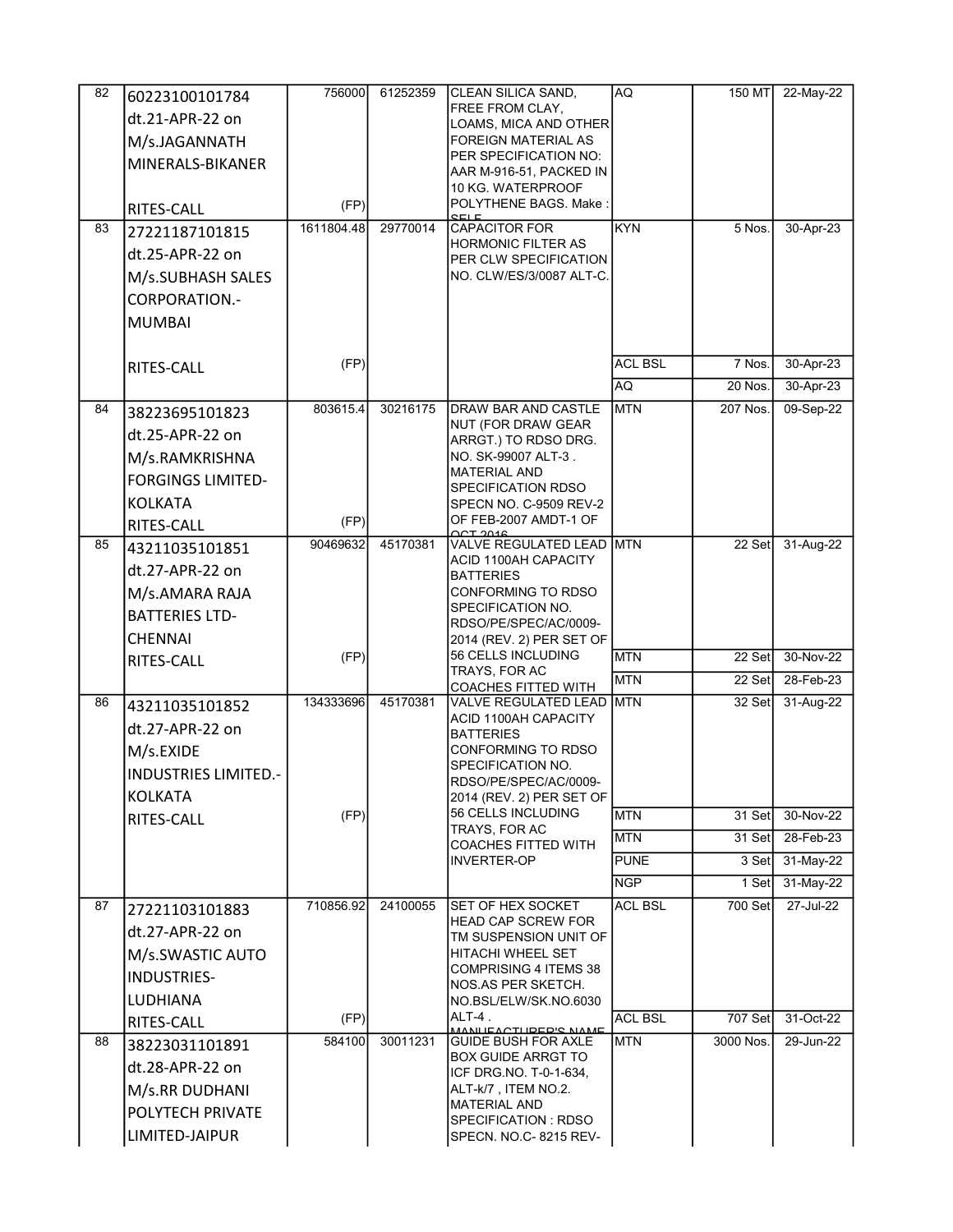|    | RITES-CALL                   | (FP)              |          | 2, AMDT-1 OF APRIL-1992.                              |                               |                     |                        |
|----|------------------------------|-------------------|----------|-------------------------------------------------------|-------------------------------|---------------------|------------------------|
| 89 | 27223939101900               | 1135490.4         | 29508095 | SET OF MOVING COIL                                    | <b>ACL BSL</b>                | 22 Set              | 31-May-23              |
|    | dt.29-APR-22 on              |                   |          | <b>METERS FOR WAG-9</b><br>LOCO. COMPRISING OF        |                               |                     |                        |
|    | M/s.RUDRA                    |                   |          | 03 ITEMS IN 12 NOS.                                   |                               |                     |                        |
|    | <b>ENTERPRISES-</b>          |                   |          | EACH SET AS PER                                       |                               |                     |                        |
|    | <b>KOLKATA</b>               |                   |          | SKETCH NO. ELS/AQ/WAG-<br>9/SK. No. 0035, REV.01.     |                               |                     |                        |
|    | RITES-CALL                   | (FP)              |          | Accepted offer: AS PER                                |                               |                     |                        |
| 90 | 27221072101901               | 1005756.48        | 25878300 | <b>VV INCTOLIMENT</b><br>MAGNET VALVE FOR VCB ACL BSL |                               | $24$ Nos.           | 31-May-23              |
|    | dt.29-APR-22 on              |                   |          | TYPE 20 CB & 22 CB OF                                 |                               |                     |                        |
|    | M/s.TRINITY HOUSE            |                   |          | M/S. AREVA DRG. NO.<br>LSC.124 CODE 5260000.          |                               |                     |                        |
|    | (INDIA) PVT. LTD.-           |                   |          | Accepted offer: ROTEX                                 |                               |                     |                        |
|    |                              |                   |          | VALVE MODEL 3486-5-                                   |                               |                     |                        |
|    | <b>MUMBAI</b>                | (FP)              |          | SB+110VDC-28<br>MARKETED BY SEIL                      |                               |                     |                        |
| 91 | RITES-CALL<br>90221010101520 | 576609.36         | 90811823 | LINDER RART CODE<br>STAINLESS STEEL FLAT              | <b>IMTN</b>                   | 1578 Kgs.           | 31-May-22              |
|    |                              |                   |          | <b>BAR GRADE AISI 301 SIZE</b>                        |                               |                     |                        |
|    | dt.01-APR-22 on              |                   |          | $1250 \times 35 \times 4$ mm thick.                   |                               |                     |                        |
|    | M/s.JIO STEEL INDIA-         |                   |          | Kgs.                                                  |                               |                     |                        |
|    | <b>MUMBAI</b>                |                   |          |                                                       |                               |                     |                        |
| 92 | <b>RITES-CALL</b>            | (FP)<br>3060660.4 | 29170035 | <b>DRIVER SEAT AND</b>                                | <b>SNPD</b><br><b>ACL BSL</b> | 316 Kgs.<br>21 Nos. | 31-May-22<br>31-May-22 |
|    | 27213505101568               |                   |          | PEDESTAL ASSEMBLY                                     |                               |                     |                        |
|    | dt.06-APR-22 on              |                   |          | FOR 3-PHASE LOCO AS                                   |                               |                     |                        |
|    | M/s.EASTERN                  |                   |          | PER CLW SPECN. NO.<br>CLW/MS/3/021 ALT-6 and          |                               |                     |                        |
|    | <b>EQUIPMENT</b>             |                   |          | CLW DRG. NO. 1209.08-                                 |                               |                     |                        |
|    | <b>ENTERPRISES-</b>          |                   |          | 131.010 ALT-6.                                        |                               |                     |                        |
|    | <b>KOLKATA</b>               |                   |          |                                                       |                               |                     |                        |
|    | <b>RITES-CALL</b>            | (FP)              |          |                                                       | <b>ACL BSL</b>                | 20 Nos.             | 30-Jul-22              |
|    |                              |                   |          |                                                       | <b>ACL BSL</b>                | 20 Nos.             | 30-Sep-22              |
|    |                              |                   |          |                                                       | <b>ACL BSL</b>                | 20 Nos.             | 31-Dec-22              |
|    |                              |                   |          |                                                       | AQ                            | 9 Nos.              | 30-Jun-22              |
|    |                              |                   |          |                                                       | <b>KYN</b>                    | 7 Nos.              | 30-Jun-22              |
| 93 | 48221087100348               | 744800            | 45215066 | <b>WATER RAISING 3 PHASE PR</b>                       |                               | 140 Nos.            | 26-May-22              |
|    | dt.06-APR-22 on              |                   |          | HORIZONTAL<br><b>CENTRIFUGAL SELF</b>                 |                               |                     |                        |
|    | M/s.SAI AGENCIES-            |                   |          | PRIMPING MONO SET                                     |                               |                     |                        |
|    | <b>MUMBAI</b>                |                   |          | PUMP FOR USE IN AC                                    |                               |                     |                        |
|    | RITES-CALL                   | (FP)              |          | <b>COACHES CONFORMING</b><br>TO RDSO SPECN. NO.       |                               |                     |                        |
| 94 | 27223964101577               | 40509692.6        | 29185014 | <b>DISC BRAKE</b>                                     | <b>ACL BSL</b>                | 2 Set               | 31-Jul-22              |
|    | dt.08-APR-22 on              |                   |          | ARRANGEMENT<br>COMPLETE, WHEEL                        |                               |                     |                        |
|    | M/s.FAIVELEY                 |                   |          | MOUNTED BRAKE DISCS                                   |                               |                     |                        |
|    | <b>TRANSPORT RAIL</b>        |                   |          | FOR WAP-5, DRG, NO.                                   |                               |                     |                        |
|    | <b>TECHNOLOGIES INDIA</b>    |                   |          | IA011-00154 SHEET NO.1<br>& 2 ALT-4, IA011-00203      |                               |                     |                        |
|    | <b>PRIVATE LIMITED-</b>      |                   |          | ALT-1. Accepted Offer: As                             |                               |                     |                        |
|    | <b>HOSUR</b>                 |                   |          | per firms offer: Part number                          |                               |                     |                        |
|    | RITES-CALL                   | (FP)              |          | will be 700 0945 00.                                  | <b>ACL BSL</b>                | 2 Set               | 30-Nov-22              |
|    |                              |                   |          |                                                       | <b>ACL BSL</b>                | 2 Set               | $30 - Apr - 23$        |
| 95 | 42220003101581               | 1798502.73        | 35900015 | CABLE WITH THREAD                                     | <b>SNPD</b>                   | 7 Nos.              | 30-Jun-22              |
|    | dt.08-APR-22 on              |                   |          | FITTING Schunk make part                              |                               |                     |                        |
|    |                              |                   |          | No.3.B14.4338 for                                     |                               |                     |                        |
|    | M/s.SETH TRADERS-            |                   |          | pantograph type WBL 23.03.<br>Make -SCHUNK            |                               |                     |                        |
|    | MUMBAI                       |                   |          |                                                       |                               |                     |                        |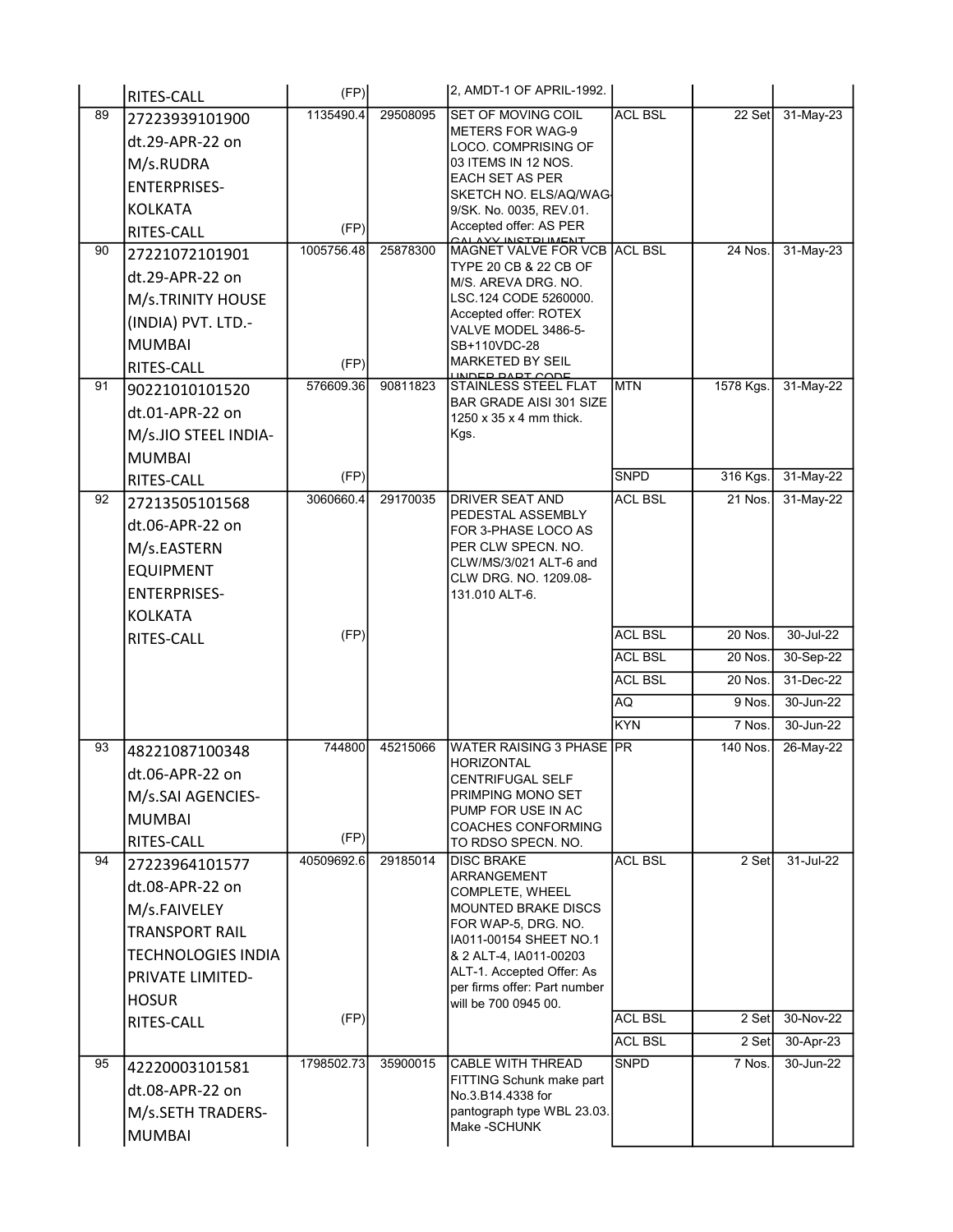|     | RITES-CALL                 | (FP)      |          |                                                           | <b>MTN</b>     | 60 Nos.   | 31-Aug-22    |
|-----|----------------------------|-----------|----------|-----------------------------------------------------------|----------------|-----------|--------------|
| 96  | 10221249101607             | 525498.84 | 11360136 | C-2W Relay Valve with 5                                   | <b>GPR PA</b>  | $10$ Nos. | 11-Aug-22    |
|     | dt.11-APR-22 on            |           |          | mm choke to wabco PT.<br>NO.579991 FTRTIL Pt No           |                |           |              |
|     | M/s.FAIVELEY               |           |          | 50500110                                                  |                |           |              |
|     | <b>TRANSPORT RAIL</b>      |           |          |                                                           |                |           |              |
|     | <b>TECHNOLOGIES INDIA</b>  |           |          |                                                           |                |           |              |
|     | PRIVATE LIMITED-           |           |          |                                                           |                |           |              |
|     | <b>HOSUR</b>               |           |          |                                                           |                |           |              |
|     | RITES-CALL                 | (FP)      |          |                                                           | <b>DLS KYN</b> | 8 Nos.    | 11-Aug-22    |
| 97  | 38224972101632             | 2219721.6 | 33553300 | High Capacity 500 AMP,                                    | <b>MTN</b>     | 4 Nos.    | $12$ -Jun-22 |
|     | dt.12-APR-22 on            |           |          | 750 Volt Inter Vehicular<br>Coupler (IV coupler) for LHB  |                |           |              |
|     | M/s.SARIA                  |           |          | AC EOG Coaches as per                                     |                |           |              |
|     | <b>INDUSTRIES</b>          |           |          | RDSO/PE/SPEC/AC/0177-                                     |                |           |              |
|     | <b>CORPORATION-</b>        |           |          | 2013 (Rev. 0)                                             |                |           |              |
|     | <b>HOWRAH</b>              |           |          |                                                           |                |           |              |
|     | RITES-CALL                 | (FP)      |          |                                                           | <b>MTN</b>     | 4 Nos.    | 31-Dec-22    |
| 98  | 27221243101639             | 609422.8  | 25040698 | <b>SPRING PAD (HAPPY</b>                                  | <b>KYN</b>     | 245 Nos.  | 31-Dec-22    |
|     | dt.12-APR-22 on            |           |          | PAD) FOR WAG/5 LOCO.<br>DRG.NO. SKVL-323. ALT.1.          |                |           |              |
|     | M/s.ARYAN                  |           |          |                                                           |                |           |              |
|     | <b>EXPORTERS (P) LTD.-</b> |           |          |                                                           |                |           |              |
|     | <b>LUCKNOW</b>             |           |          |                                                           |                |           |              |
|     | RITES-CALL                 | (FP)      |          |                                                           | <b>ACL BSL</b> | 231 Nos.  | 31-Dec-22    |
| 99  | 80193147701643             | 1866264.4 | 80031365 | Grease for Application on                                 | <b>KYN</b>     | 5460 Kgs. | 31-Dec-22    |
|     | dt.12-APR-22 on            |           |          | Traction Motor Gear case of                               |                |           |              |
|     | M/s.INDIAN OIL             |           |          | ALCo Diesel Locos:<br>SERVOCOAT 170-T                     |                |           |              |
|     | <b>CORPORATION LTD-</b>    |           |          | (IOC)/BLUE COAT-3 (BL &                                   |                |           |              |
|     | <b>MUMBAI</b>              |           |          | CO.)/MAK CAMEX<br>COMPOUND-(G)                            |                |           |              |
|     | RITES-CALL                 | (FP)      |          | (BPC)/Balmerol prototrac                                  | <b>CLA</b>     | 1456 Kgs. | 31-Dec-22    |
|     |                            |           |          | lube of (M/s BL & co.).<br><b>MAKE/BRA</b>                | <b>DLS KYN</b> | 1638 Kgs. | 31-Dec-22    |
|     |                            |           |          |                                                           | AQ             | 2184 Kgs. | 31-Dec-22    |
|     |                            |           |          |                                                           | <b>ACL BSL</b> | 2912 Kgs. | 31-Dec-22    |
|     |                            |           |          |                                                           | <b>BSL</b>     | 728 Kgs.  | 31-Dec-22    |
| 100 | 27221331101674             | 724617.6  | 25618015 | LED based locomotive                                      | <b>ACL BSL</b> | 41 Set    | 31-Dec-22    |
|     | dt.13-APR-22 on            |           |          | warning light system for                                  |                |           |              |
|     | M/s.ELECTRICALS            |           |          | electric locos type-E as per<br><b>RDSO SPECIFICATION</b> |                |           |              |
|     | <b>ELECTRONICS</b>         |           |          | NO.RDSO/                                                  |                |           |              |
|     | <b>INDUSTRIAL</b>          |           |          | ELRS/SPEC/LFL/0017<br>[REV.1] OF 16/09/04, one            |                |           |              |
|     | <b>CORPORATION-</b>        |           |          | set comprising of three                                   |                |           |              |
|     | <b>KOLKATA</b>             |           |          | items 06 Nos.: [1] Lamp unit                              |                |           |              |
|     | RITES-CALL                 | (FP)      |          |                                                           |                |           |              |
| 101 | 10224065101693             | 504804    | 10216844 | Cam Roller (Air & Exhaust)                                | PR             | 160 Nos.  | 18-Oct-22    |
|     | dt.18-APR-22 on            |           |          | (Crowned) for stiffer unit                                |                |           |              |
|     | M/s.INVOLUTE               |           |          | camshaft DLW<br>DRG.TPE.No.-16-0047 Alt. f                |                |           |              |
|     | <b>ENGINEERS AND</b>       |           |          | (DLW PT.No.10216844)                                      |                |           |              |
|     | INDUSTRIES-HOWRAH          |           |          | DLW Spec. No.D93062<br>Rev.R3. D93062 hv7 R2              |                |           |              |
|     |                            |           |          | D99999Va.                                                 |                |           |              |
|     |                            |           |          | Rev.R4.31PD5672-Rev. Nil                                  |                |           |              |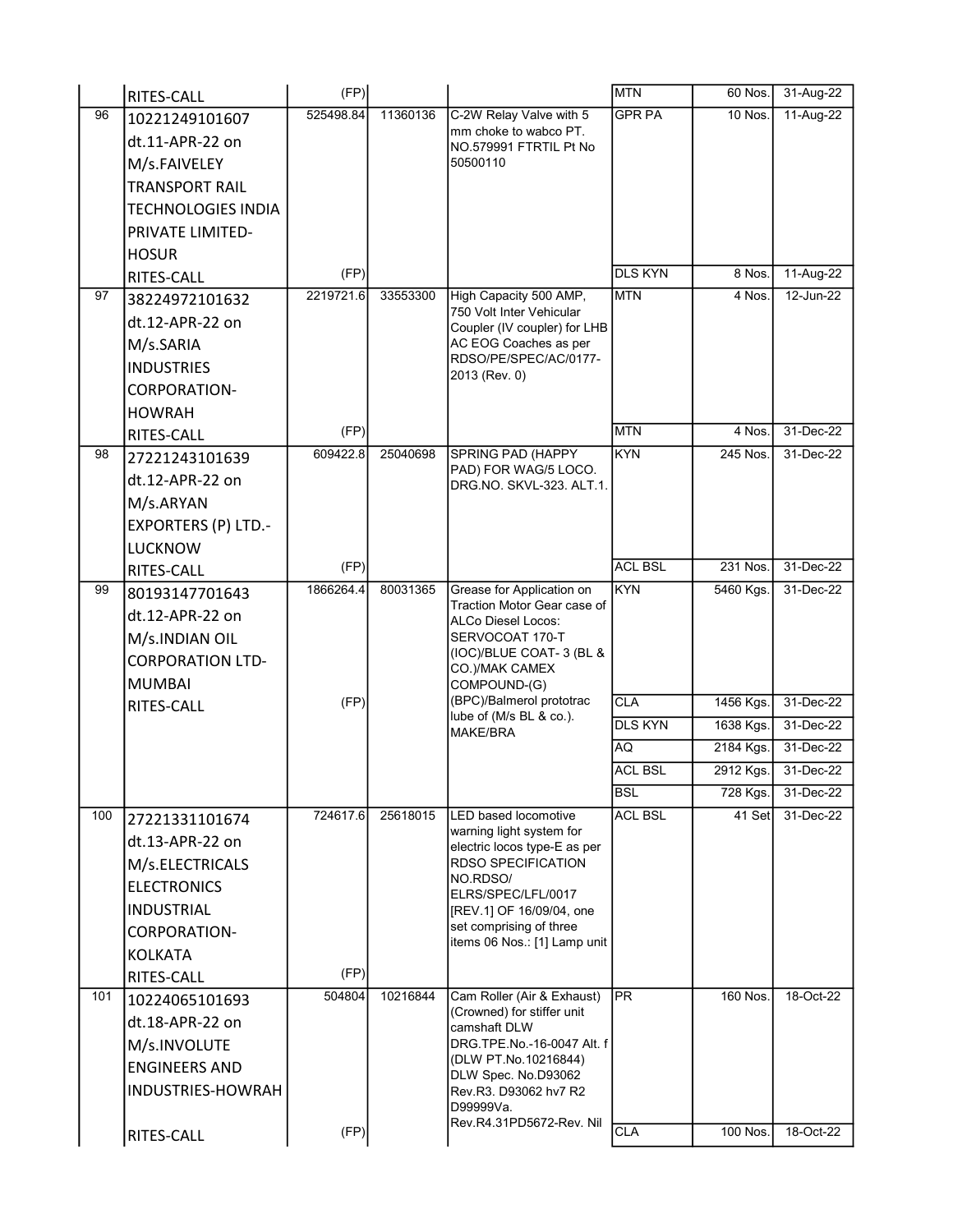|     |                                             |            |          |                                                    | <b>GPR PA</b>  | 200 Nos.  | 18-Oct-22 |
|-----|---------------------------------------------|------------|----------|----------------------------------------------------|----------------|-----------|-----------|
| 102 | 27221372101704                              | 2203650    | 25708016 | <b>B.L. SWITCH BOX</b>                             | <b>ACL BSL</b> | 45 Nos.   | 31-May-23 |
|     | dt.18-APR-22 on                             |            |          | <b>COMPLETE SUITABLE</b><br>FOR 25KV, AC LOCO      |                |           |           |
|     | M/s.PRECISION                               |            |          | WITH SIEMENS MAKE                                  |                |           |           |
|     | <b>ELECTRO</b>                              |            |          | PROGRAMME SWITCH                                   |                |           |           |
|     | <b>ENGINEERING-</b>                         |            |          | AND LIMIT SWITCHES AS<br>PER CLW SPECN. NO.        |                |           |           |
|     | <b>HOWRAH</b>                               |            |          | CLW/ES/S-31/C.                                     |                |           |           |
|     | RITES-CALL                                  | (FP)       |          |                                                    |                |           |           |
| 103 | 27213956101734                              | 2233740    | 29100010 | ELASTIC RING FOR WAG- ACL BSL                      |                | 25 Nos.   | 31-May-22 |
|     | dt.20-APR-22 on                             |            |          | 9 LOCOMOTIVE.<br><b>MATERIAL</b>                   |                |           |           |
|     | M/s.AVADH RAIL                              |            |          | ACLATHAN2300H, as per                              |                |           |           |
|     | <b>INFRA LIMITED-</b>                       |            |          | RDSO SPECN. NO.                                    |                |           |           |
|     | <b>LUCKNOW</b>                              |            |          | RDSO/2007/EL/SPEC/0053<br>[Rev.1]. Accepted Offer: |                |           |           |
|     | RITES-CALL                                  | (FP)       |          | ELASTIC RING FOR WAG-                              | AQ             | 20 Nos.   | 30-Sep-22 |
|     |                                             |            |          | 9 LOCOMOTIVE.<br><b>MATERIAL</b>                   | AQ             | 15 Nos.   | 31-Dec-22 |
| 104 | 27221019101743                              | 969889.2   | 23942022 | <b>ASSEMBLY OF MODIFIED</b>                        | <b>ACL BSL</b> | 100 Nos.  | 20-Jul-22 |
|     | dt.20-APR-22 on                             |            |          | <b>EARTHING BRUSH BOX</b>                          |                |           |           |
|     | M/s.MICA MOLD-                              |            |          | FOR TM TYPE HS-15250A<br>TO RDSO DRG. NO. SKEL-    |                |           |           |
|     | <b>JAMSHEDPUR</b>                           |            |          | 4584 ALT 1 REF 1 TO 10.                            |                |           |           |
|     | RITES-CALL                                  | (FP)       |          |                                                    | <b>ACL BSL</b> | 100 Nos.  | 31-May-23 |
|     |                                             |            |          |                                                    | KYN            | 6 Nos.    | 20-Jul-22 |
| 105 | 18223494101752                              | 1508569.87 | 16340061 | <b>OVERHAULING KIT FOR</b>                         | <b>GPR PA</b>  | 14 Nos.   | 20-Nov-22 |
|     | dt.20-APR-22 on                             |            |          | WOODWARD GOVERNOR                                  |                |           |           |
|     | M/s.GOVERNOR                                |            |          | KIT CONSISTING OF 49<br>ITEMS TO W W PT NO         |                |           |           |
|     | SPARES-Mumbai                               |            |          | 8928 903                                           |                |           |           |
|     | RITES-CALL                                  | (FP)       |          |                                                    | <b>DLS KYN</b> | 8 Nos.    | 20-Nov-22 |
| 106 | 42223452101792                              | 1480746.6  | 31010246 | <b>LOWER RUBBER</b>                                | <b>SNPD</b>    | 1643 Nos. | 31-Jul-22 |
|     | dt.22-APR-22 on                             |            |          | WASHER FOR AXLE BOX                                |                |           |           |
|     | M/s.MGM RUBBER                              |            |          | <b>GUIDE ARRANGEMENT</b><br>FOR EMU 20 T BOGIE TO  |                |           |           |
|     | COMPANY-KOLKATA                             |            |          | ICF DRG. NO.                                       |                |           |           |
|     |                                             |            |          | EMU/M.0.1.008 ALT-s/6.                             |                |           |           |
|     | RITES-CALL                                  | (FP)       |          | Lower Rubber Washer for<br>Axle Box Guide          | <b>SNPD</b>    | 1642 Nos. | 30-Sep-22 |
| 107 | 43221129D01794                              | 4810752    | 45170113 | $+ + \sim$ ICE Dre<br>110V/120AH CAPACITY          | <b>MTN</b>     | 32 Set    | 15-Jun-22 |
|     | dt.22-APR-22 on                             |            |          | <b>VALVE REGULATED LEAD</b>                        |                |           |           |
|     | M/s.EXIDE                                   |            |          | ACID BATTERIES FOR TL<br>COACHES IN SETS OF 19     |                |           |           |
|     | <b>INDUSTRIES LIMITED.-</b>                 |            |          | MODULES [6 VOLTS PER                               |                |           |           |
|     | <b>KOLKATA</b>                              |            |          | MODULE], IN CHARGED<br>CONDITION, WITH INTER       |                |           |           |
|     | RITES-CALL                                  | (FP)       |          | CELL CONNECTOR AS                                  |                |           |           |
| 108 | 43224034101817                              | 1161216    | 45150023 | DED DNSA<br>LED Light fitting for                  | <b>MTN</b>     | 224 Nos.  | 30-Jun-22 |
|     | dt.25-APR-22 on                             |            |          | Passenger Area (Cabin) for                         |                |           |           |
|     |                                             |            |          | LHB AC Coaches Type L<br>(18W) as RCF Drg No.      |                |           |           |
|     | M/s.FRONTLINE<br><b>ELECTRONIC SYSTEMS-</b> |            |          | LW76090 Alt. B conforming                          |                |           |           |
|     |                                             |            |          | to RDSO Spec. No.                                  |                |           |           |
|     | <b>HYDERABAD</b>                            |            |          | RDSO/PE/ SPEC/TL/0091-<br>2016 (Rev - 1) and RCF's |                |           |           |
|     |                                             | (FP)       |          | annex.3 Make - Fr                                  | PR.            | 208 Nos.  | 30-Jun-22 |
|     | RITES-CALL                                  |            |          |                                                    |                |           |           |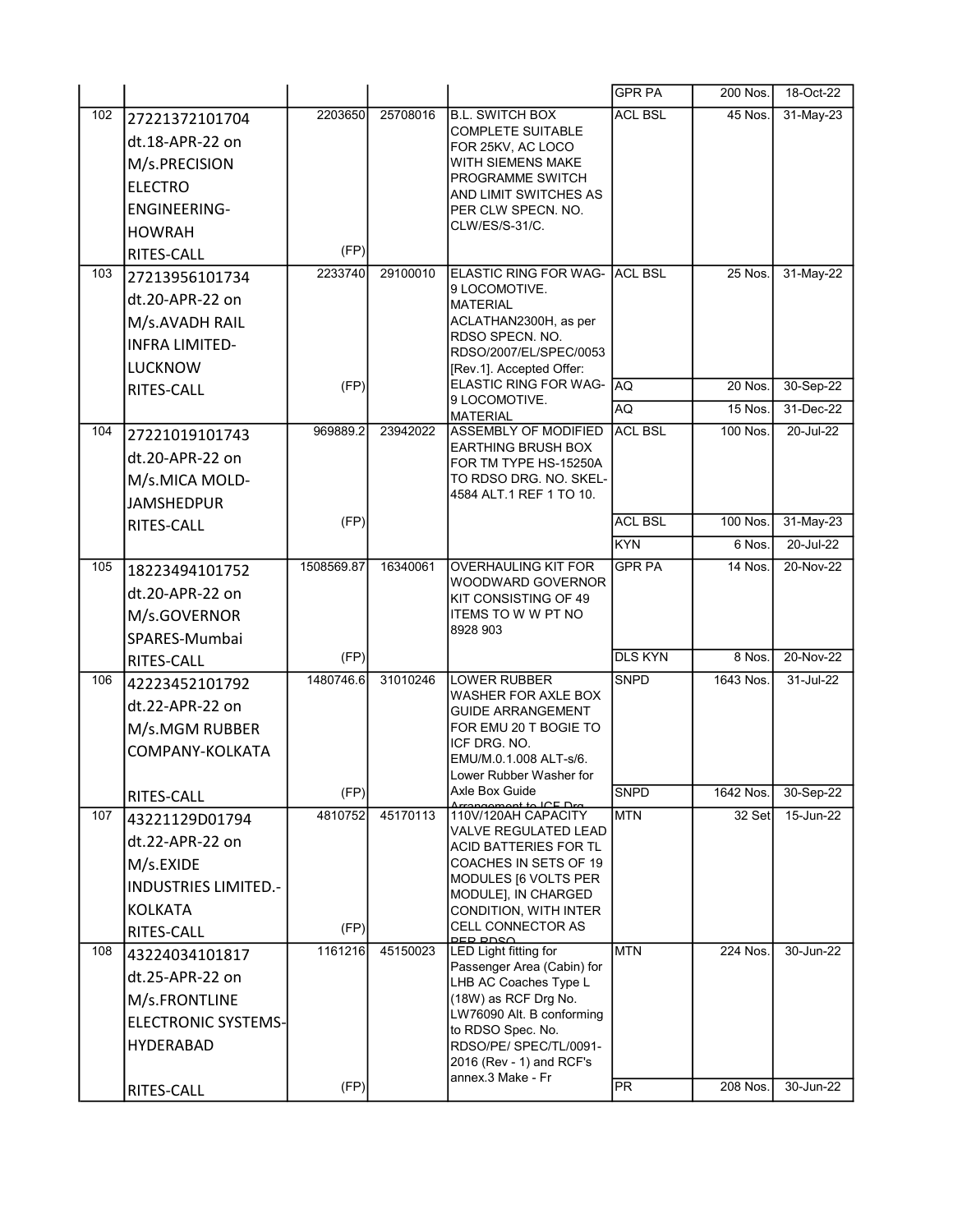| 109   | 42220038101820           | 683220     | 35900118 | Look out glass made of                                   | <b>MTN</b>     | 30 Nos.   | 31-Dec-22 |
|-------|--------------------------|------------|----------|----------------------------------------------------------|----------------|-----------|-----------|
|       | dt.25-APR-22 on          |            |          | silicone hard coated poly                                |                |           |           |
|       | M/s.UNIQUE               |            |          | carbonate sheet as per ICF.<br>STR NO. ICF / M.D.        |                |           |           |
|       | INDUSTRIES-MUMBAI        |            |          | Specification 159. Rev-1.                                |                |           |           |
|       |                          |            |          | Amendments slip No. 2 Dt.                                |                |           |           |
|       |                          | (FP)       |          | 09.11.2011. Latest. As per<br>Drg. No: ICF /MRVC/D/BT-   | <b>VVH</b>     | 10 Nos.   | 31-Dec-22 |
| 110   | RITES-CALL               | 16042720.7 | 29420040 | <b>BULL GEAR (72 TEETH)</b>                              | <b>ACL BSL</b> | 34 Nos.   | 31-Aug-22 |
|       | 27223334101875           |            |          | FOR WAP-7 LOCOS AS                                       |                |           |           |
|       | dt.27-APR-22 on          |            |          | PER RDSO SPEC NO.MP.                                     |                |           |           |
|       | M/s.KIRLOSKAR            |            |          | 0.2800.19 (REV-0.00)<br>OCT'05 & RDSO                    |                |           |           |
|       | PNEUMATIC                |            |          | DRG.NO.SKDP-3474 ALT-                                    |                |           |           |
|       | <b>COMPANY LIMITED.-</b> |            |          | 3. Accepted offer as per                                 |                |           |           |
|       | <b>PUNE</b>              |            |          | firms offer: BULL GEAR (72<br>TEETH) FOR WAP-7           |                |           |           |
|       | RITES-CALL               | (FP)       |          | <b>LOCOS AS PER</b>                                      | <b>ACL BSL</b> | 33 Nos.   | 31-Dec-22 |
|       |                          |            |          |                                                          | <b>ACL BSL</b> | 33 Nos.   | 30-Apr-23 |
|       |                          |            |          |                                                          | <b>ACL BSL</b> | 33 Nos.   | 30-Sep-23 |
| $111$ | 38221021101500           | 962968.5   | 30020750 | Fully Machined Axle Box                                  | <b>MTN</b>     | 585 Nos.  | 02-Jun-22 |
|       | dt.01-APR-22 on          |            |          | Front Cover to ICF Drg. No.<br>T-0-2-633, Alt- v/5, Item |                |           |           |
|       | M/s.ROOPSON              |            |          | No.1. Material and                                       |                |           |           |
|       | <b>ELECTRICALS-</b>      |            |          | Specification as per<br>drawing.                         |                |           |           |
|       | <b>MUMBAI</b>            |            |          |                                                          |                |           |           |
|       | RITES-CALL               | (FP)       |          |                                                          |                |           |           |
| 112   | 27222482101566           | 768015.36  | 23618279 | LED MARKER LIGHT assly                                   | <b>ACL BSL</b> | 32 Nos.   | 31-Dec-22 |
|       | dt.06-APR-22 on          |            |          | complete for electric loco,<br>consisting of 04 nos. RED |                |           |           |
|       | M/s.ALTOS                |            |          | LED LIGHT, 04 nos. WHITE                                 |                |           |           |
|       | ELECTRONICS-PUNE         |            |          | LED LIGHT, 04 nos.front                                  |                |           |           |
|       | RITES-CALL               | (FP)       |          | cover as per RDSO<br>SPECN.NO.                           |                |           |           |
| 113   | 42221482101582           | 2606499.16 | 31000095 | <b>EARTH RETURN BRUSH</b>                                | <b>MTN</b>     | $116$ Set | 31-Aug-22 |
|       | dt.08-APR-22 on          |            |          | RADIAL TYPE FOR                                          |                |           |           |
|       | M/s.SETH TRADERS-        |            |          | <b>SIEMENS TRACTION</b><br>MOTOR TYPE ITB 2022-          |                |           |           |
|       | <b>MUMBAI</b>            |            |          | OTA03 ONE SET CONSIST                                    |                |           |           |
|       |                          | (FP)       |          | OF 1 BRUSH HOLDER                                        | <b>SNPD</b>    | 66 Set    | 31-Aug-22 |
| 114   | RITES-CALL               | 954030     | 22540131 | AND 2 Nos. CARBON<br><b>CYLINDRICAL ROLLER</b>           | KYN            | 3 Nos.    | 30-Apr-23 |
|       | 26223296101610           |            |          | BEARING SKF No. NJ 324                                   |                |           |           |
|       | dt.11-APR-22 on          |            |          | ECMA P64 PVA 301 PLUS                                    |                |           |           |
|       | M/s.SCHAEFFLER           |            |          | HJ 324EC/VA 301<br>(SHOULDER GUIDED) OR                  |                |           |           |
|       | <b>INDIA LIMITED-</b>    |            |          | FAG No. NJ 324 EM1A.                                     |                |           |           |
|       | VADODARA                 |            |          | P6R-155,195 F1 PLUS HJ                                   |                |           |           |
|       | RITES-CALL               | (FP)       |          | 324F1 (SHOULDER<br><b>GUIDED) FOR</b>                    | <b>ACL BSL</b> | 69 Nos.   | 30-Apr-23 |
|       |                          |            |          | <b>CUMMUTATOR END OF</b>                                 | <b>AQ</b>      | $5$ Nos.  | 30-Apr-23 |
| 115   | 27224656101635           | 691220.4   | 29700395 | <b>SET OF ASSEMBLED</b><br><b>VACCUM SWITCH TUBE</b>     | AQ.            | 2 Set     | 12-Jul-22 |
|       | dt.12-APR-22 on          |            |          | (VST) AAL PART NO.                                       |                |           |           |
|       | M/s.BOMBARDIER           |            |          | 4300004000 OR BT PART                                    |                |           |           |
|       | <b>TRANSPORTATION</b>    |            |          | NO. 540.20/DRG NO. HSBA-<br>331624-R1 FOR AAL/BT         |                |           |           |
|       | <b>INDIA PRIVATE</b>     |            |          | MAKE 25 KV AC VACUUM                                     |                |           |           |
|       | LIMITED-VADODARA         |            |          | <b>CIRCUIT BREAKER TYPE</b>                              |                |           |           |
|       |                          |            |          | VCBA 25.10TR. FOR 3-<br>PHASE LOCOMOT                    |                |           |           |
|       | RITES-CALL               | (FP)       |          |                                                          | AQ             | 2 Set     | 31-Oct-22 |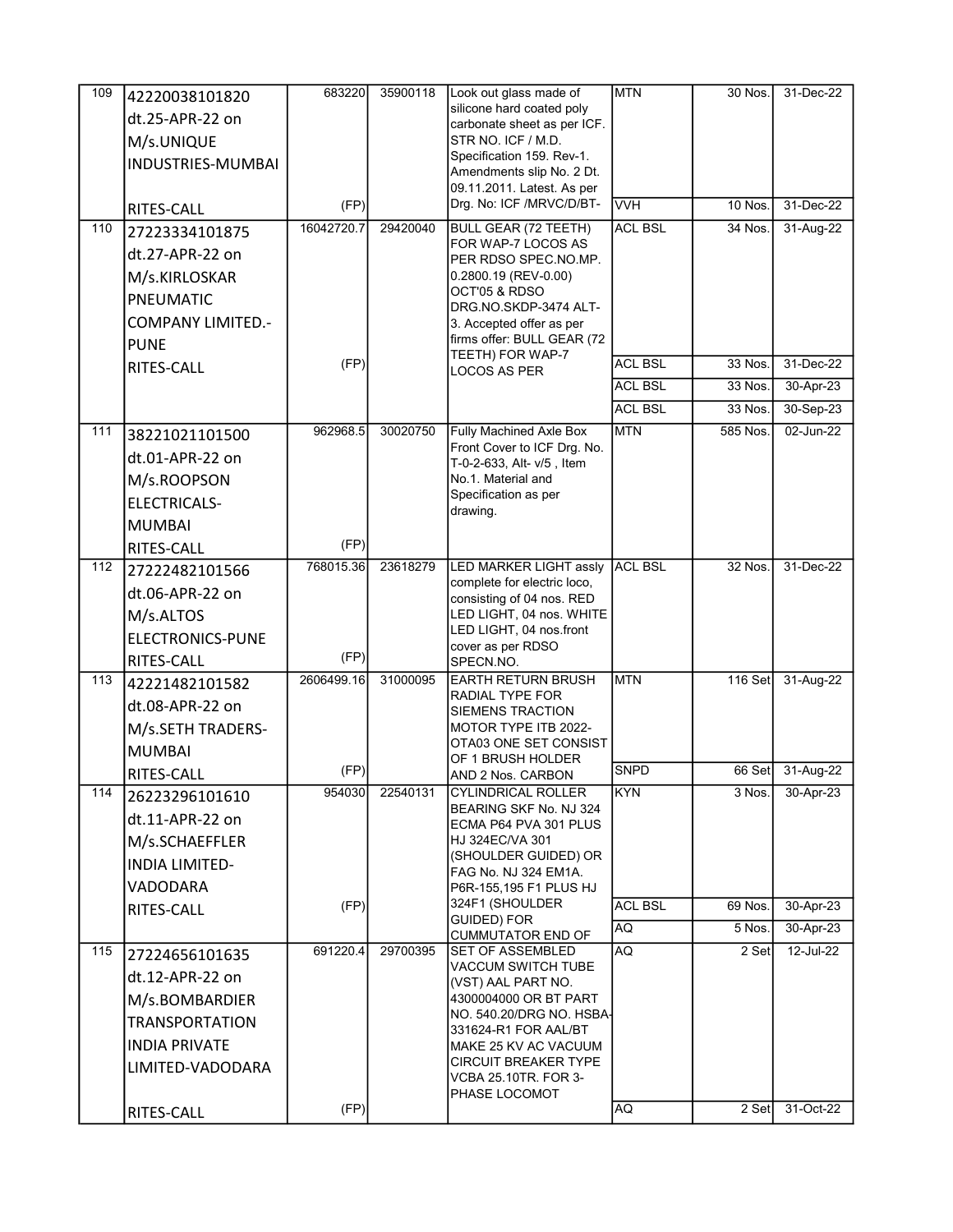| 116              | 27221458101680             | 637837.2  | 25109110 | SET OF SPRING FOR WAP ACL BSL                               |                        | 36 Set         | 30-Nov-22   |
|------------------|----------------------------|-----------|----------|-------------------------------------------------------------|------------------------|----------------|-------------|
|                  | dt.13-APR-22 on            |           |          | 1 BOGIE COMPRISING OF                                       |                        |                |             |
|                  | M/s.BHARTIA MINI           |           |          | TWO ITEMS 48 NOS AS<br>PER SKETCH NO.                       |                        |                |             |
|                  | SPRING AND ENGG CO         |           |          | BSL/ELW/SK.NO.9067.                                         |                        |                |             |
|                  |                            |           |          | ALT.1                                                       |                        |                |             |
|                  | PVT LTD-KOLKATA            |           |          |                                                             |                        |                |             |
|                  | RITES-CALL                 | (FP)      |          |                                                             |                        |                |             |
| 117              | 85221230800444             | 2081581.5 | 33503023 | <b>PAD FOR SECONDARY</b>                                    | <b>MTN</b>             | 150 Nos.       | 20-Jul-22   |
|                  | dt.21-APR-22 on            |           |          | <b>SUSPENSION</b><br><b>CONFORMING TO</b>                   |                        |                |             |
|                  | M/s.PCMM, Rail             |           |          | MINERCOS DRG.                                               |                        |                |             |
|                  | Coach Factory,             |           |          | NO.1903149 VER. "A " OR                                     |                        |                |             |
|                  | Kapurthala,                |           |          | EQUIVALENT & FLAT - SIG<br>SPECIFICATION NO.                |                        |                |             |
|                  | <b>HUSSAINPUR</b>          |           |          | 17.477 100 02. OR                                           |                        |                |             |
|                  | RITES-CALL                 | (FP)      |          | LATEST. as per Drg.No.                                      |                        |                |             |
| 118              | 48221122800399             | 925845    | 45179529 | 1903149 VER." A " specn:<br><b>DIESEL ENGINE LEAD</b>       | $\overline{\text{PR}}$ | 6 Set          | 26-Jun-22   |
|                  | dt.27-APR-22 on            |           |          | <b>ACID STARTER</b>                                         |                        |                |             |
|                  |                            |           |          | BATTERIES OF 24V.<br>290AH, COMPRISING OF 3                 |                        |                |             |
|                  | M/s.CONTROLLER OF          |           |          | Nos. OF 8V EACH                                             |                        |                |             |
|                  | STORES,                    |           |          | CAPACITY AS PER RDSO                                        |                        |                |             |
|                  | Secunderabad               |           |          | SPEC. NO.<br>ELPS/SPEC/TL/0001/98,                          |                        |                |             |
|                  | RITES-CALL                 | (FP)      |          | <b>ORLATEST AND</b>                                         |                        |                |             |
| 119              | 38191617701895             | 1286672   | 31020513 | DOUBLE ROW SELF<br><b>ALIGNING SPHERICAL</b>                | <b>MTN</b>             | 58 Nos.        | 30-Jul-22   |
|                  | dt.28-APR-22 on            |           |          | ROLLER BEARING NO                                           |                        |                |             |
|                  | M/s.SCHAEFFLER             |           |          | 22328 C/C3 CONFORMING<br>TO RDSO SPECN. C-8527              |                        |                |             |
|                  | <b>INDIA LIMITED-</b>      |           |          | (REV.1) WITH                                                |                        |                |             |
|                  | VADODARA                   |           |          | AMENDMENT SLIP NO.                                          |                        |                |             |
|                  | RITES-CALL                 | (FP)      |          | 1&2 SUITABLE FOR 20.32<br>TONNES AVI E WITH                 |                        |                |             |
| 120              | 27221484101912             | 1037361.6 | 25138200 | Assembly of Buffer Plunger                                  | <b>ACL BSL</b>         | 54 Nos.        | 30-Apr-23   |
|                  | dt.30-APR-22 on            |           |          | with spindle as per Drg. No.<br>SKDL-4561 Alt-1 Ref. 1 & 4. |                        |                |             |
|                  | M/s.ATUL                   |           |          | Accepted offer: Assembly of                                 |                        |                |             |
|                  | <b>ENGINEERING</b>         |           |          | Buffer Plunger with spindle<br>as per Drg.SKDL-4561 Alt-1   |                        |                |             |
|                  | UDHYOG-AGRA                |           |          | (item-1 for Buffer Plunger                                  |                        |                |             |
|                  | RITES-CALL                 | (FP)      |          | and it                                                      |                        |                |             |
| $\overline{121}$ | 26222015101491             | 1770000   | 27630158 | <b>FULLY FINISHED SHAFT</b>                                 | <b>TMW</b>             | 50 Nos.        | 31-May-23   |
|                  | dt.01-APR-22 on            |           |          | <b>FOR 4601 AZ TM</b><br><b>ARMATURE AS PER</b>             |                        |                |             |
|                  | M/s.VISHNU FORGE           |           |          | DRG.NO. 1 TMW/DRG-                                          |                        |                |             |
|                  | <b>INDUSTRIES LIMITED-</b> |           |          | CA/190 ALT-3.                                               |                        |                |             |
|                  | <b>BANGALORE</b>           |           |          |                                                             |                        |                |             |
|                  |                            |           |          |                                                             |                        |                |             |
|                  | RITES-CALL                 | (FP)      |          |                                                             |                        |                |             |
| $\overline{122}$ | 27221794101561             | 1046129   | 25138297 | Clevis for modified transition KYN                          |                        | <b>18 Nos.</b> | $31-May-23$ |
|                  | dt.06-APR-22 on            |           |          | screw coupling for ESCCCB<br>coupler BG. LOCO to RDSO       |                        |                |             |
|                  | M/s.SIENA                  |           |          | Drg. no.SKDL 2496 Alt-6.                                    |                        |                |             |
|                  | <b>ENGINEERING PVT.</b>    |           |          |                                                             |                        |                |             |
|                  | LTD.-INDORE                |           |          |                                                             |                        |                |             |
|                  | RITES-CALL                 | (FP)      |          |                                                             | <b>ACL BSL</b>         | 74 Nos.        | 31-May-23   |
|                  |                            |           |          |                                                             | <b>CLA</b>             | 9 Nos.         | $31-May-23$ |
|                  |                            |           |          |                                                             | <b>GPR PA</b>          | 2 Nos.         | 31-May-23   |
|                  |                            |           |          |                                                             |                        |                |             |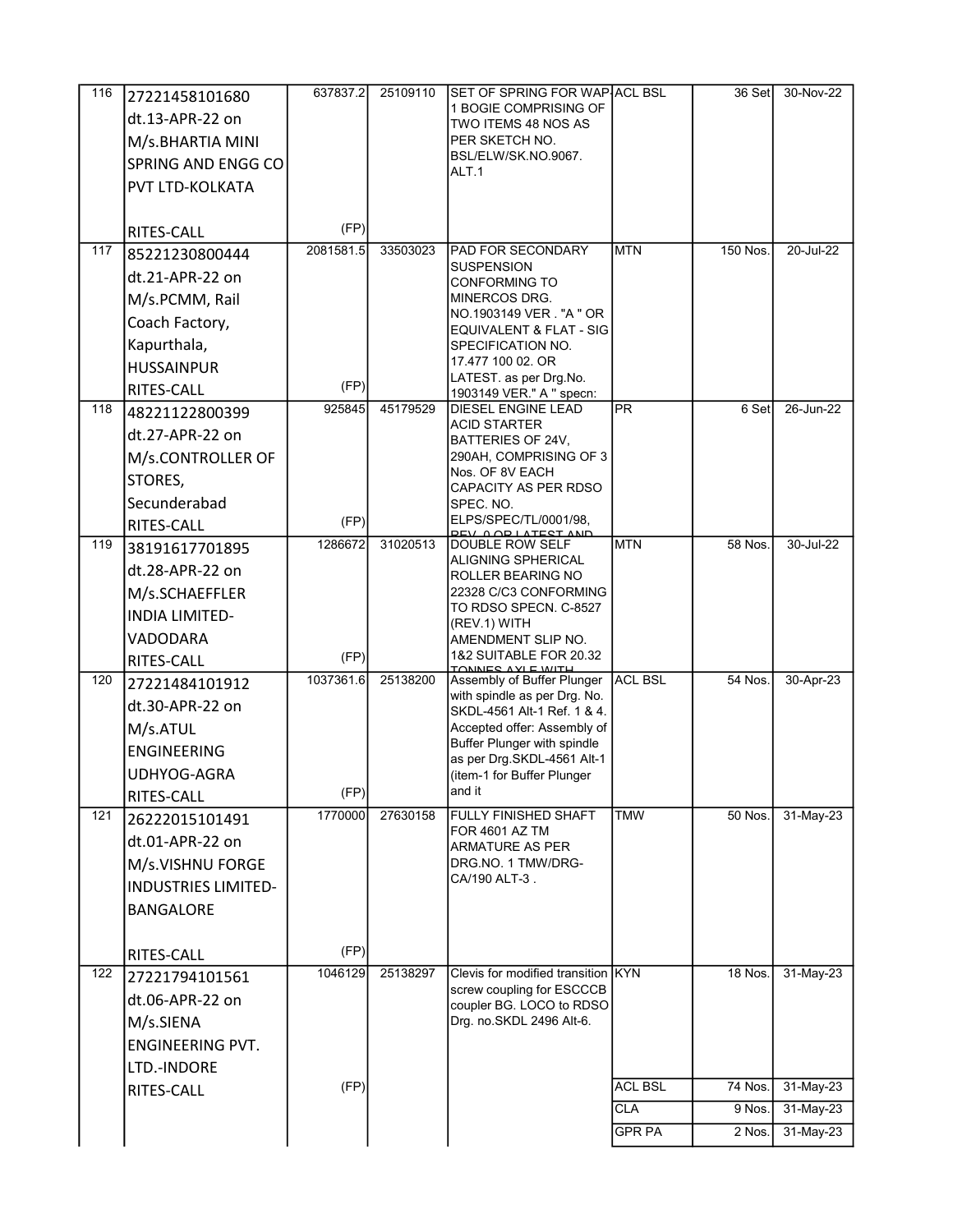|     |                              |            |          |                                                             | AQ              | 12 Nos.   | 31-May-23 |
|-----|------------------------------|------------|----------|-------------------------------------------------------------|-----------------|-----------|-----------|
| 123 | 38224317101563               | 506361.6   | 33544311 | Lavatory Door Complete                                      | $\overline{PR}$ | 24 Nos.   | 07-Jul-22 |
|     | dt.06-APR-22 on              |            |          | (RH) to RCF Drg. No.<br>LW56424 Alt-f and RCF               |                 |           |           |
|     | M/s.BANSI LAL                |            |          | Spec. No. MDTS 082 (Rev-                                    |                 |           |           |
|     | <b>NARINDER KUMAR-</b>       |            |          | $02$ ).                                                     |                 |           |           |
|     | YAMUNANAGAR                  |            |          |                                                             |                 |           |           |
|     | RITES-CALL                   | (FP)       |          |                                                             |                 |           |           |
| 124 | 38212069101564               | 10903200   | 30226030 | Polymer Buffer Spring Pack MTN                              |                 | 880 Set   | 31-Oct-22 |
|     | dt.06-APR-22 on              |            |          | Set. (consisting of 3 items)                                |                 |           |           |
|     | M/s.PRAG                     |            |          | to ICF Drg. No. ICF/STD-2-2-<br>015 Alt-a/Nil, Col-II, Item |                 |           |           |
|     | <b>INDUSTRIES (INDIA)</b>    |            |          | Nos. 16, 17 & 18. Material &                                |                 |           |           |
|     | PVT. LTD.-LUCKNOW            |            |          | Spec. as per ICF/MD/Spec-                                   |                 |           |           |
|     |                              |            |          | 353 with Amdt.1 of August<br>2019.                          |                 |           |           |
|     | RITES-CALL                   | (FP)       |          |                                                             |                 |           |           |
| 125 | 38211197101584               | 1141808.24 | 38140809 | <b>K-TYPE COMPOSITION</b>                                   | <b>WAGON/BS</b> | 3566 Nos. | 30-Sep-22 |
|     | dt.08-APR-22 on              |            |          | <b>BRAKE BLOCK. TO RDSO</b>                                 |                 |           |           |
|     | M/s.BONY POLYMERS            |            |          | DRG. NO. WD-00006-S-01,<br>ALT-3. MATERIAL AS PER           |                 |           |           |
|     | (P) LIMITED-                 |            |          | <b>RDSO SPECIFICATION</b>                                   |                 |           |           |
|     |                              |            |          | NO. WD-14-ABR-2019 OF                                       |                 |           |           |
|     | FARIDABAD                    |            |          | APRIL-2019.                                                 |                 |           |           |
|     | RITES-CALL                   | (FP)       |          |                                                             |                 |           |           |
| 126 | 27221042101589               | 1239000    | 24940010 | SET OF COVERS FOR TM                                        | <b>ACL BSL</b>  | 150 Set   | 31-May-23 |
|     | dt.08-APR-22 on              |            |          | HS-15250A COMPRISING                                        |                 |           |           |
|     | M/s.S.N.ENTERPRISES-         |            |          | OF 4 ITEMS = 09 NOS. AS<br>PER SKETCH                       |                 |           |           |
|     | <b>BHOPAL</b>                |            |          | NO.BSL/ELW/SK. NO. 6023                                     |                 |           |           |
|     | RITES-CALL                   | (FP)       |          | ALT-4.                                                      |                 |           |           |
| 127 | 38223026101596               | 1001466    | 38320083 | <b>CLEVIS PIN WITH</b>                                      | <b>KYN</b>      | 134 Set   | 10-Aug-22 |
|     | dt.10-APR-22 on              |            |          | WASHER TO RDSO DRG.                                         |                 |           |           |
|     | M/s.SIENA                    |            |          | NO. SK-69508 ALT-4.                                         |                 |           |           |
|     | <b>ENGINEERING PVT.</b>      |            |          |                                                             |                 |           |           |
|     | LTD.-INDORE                  |            |          |                                                             |                 |           |           |
|     |                              | (FP)       |          |                                                             | <b>ACL BSL</b>  | 326 Set   | 10-Aug-22 |
| 128 | RITES-CALL<br>85221244800474 | 889777.6   | 33500400 | Secondary Spring Outer for                                  | <b>MTN</b>      | 20 Nos.   | 25-Jul-22 |
|     |                              |            |          | Generator Car Side-2 to                                     |                 |           |           |
|     | dt.26-APR-22 on              |            |          | FIAT Drg. No.1268836                                        |                 |           |           |
|     | M/s.Office of the            |            |          | Ver.01R and conforming to<br>RDSO Specification No.         |                 |           |           |
|     | <b>Principal Chief</b>       |            |          | RDSO/2017/CG-01 Rev-1                                       |                 |           |           |
|     | Materials Manager,           |            |          | with Corrigendum-1 of<br>October-2019 along with            |                 |           |           |
|     | Hubli                        |            |          | <b>RDSO Letter</b>                                          |                 |           |           |
|     | RITES-CALL                   | (FP)       |          |                                                             |                 |           |           |
| 129 | 38223378101894               | 2577784.34 | 33503023 | Pad for Secondary<br>Suspension to MINER's Drg.             | <b>MTN</b>      | 220 Nos.  | 30-Apr-23 |
|     | dt.28-APR-22 on              |            |          | No. 1903149 Ver-a or                                        |                 |           |           |
|     | M/s.PRAG                     |            |          | Equivalent & FIAT-SIG<br>Specification No.                  |                 |           |           |
|     | INDUSTRIES (INDIA)           |            |          | 17.477.100.02.                                              |                 |           |           |
|     | PVT. LTD.-LUCKNOW            |            |          |                                                             |                 |           |           |
|     |                              |            |          |                                                             |                 |           |           |
|     | RITES-CALL                   | (FP)       |          |                                                             | PR              | 217 Nos.  | 30-Apr-23 |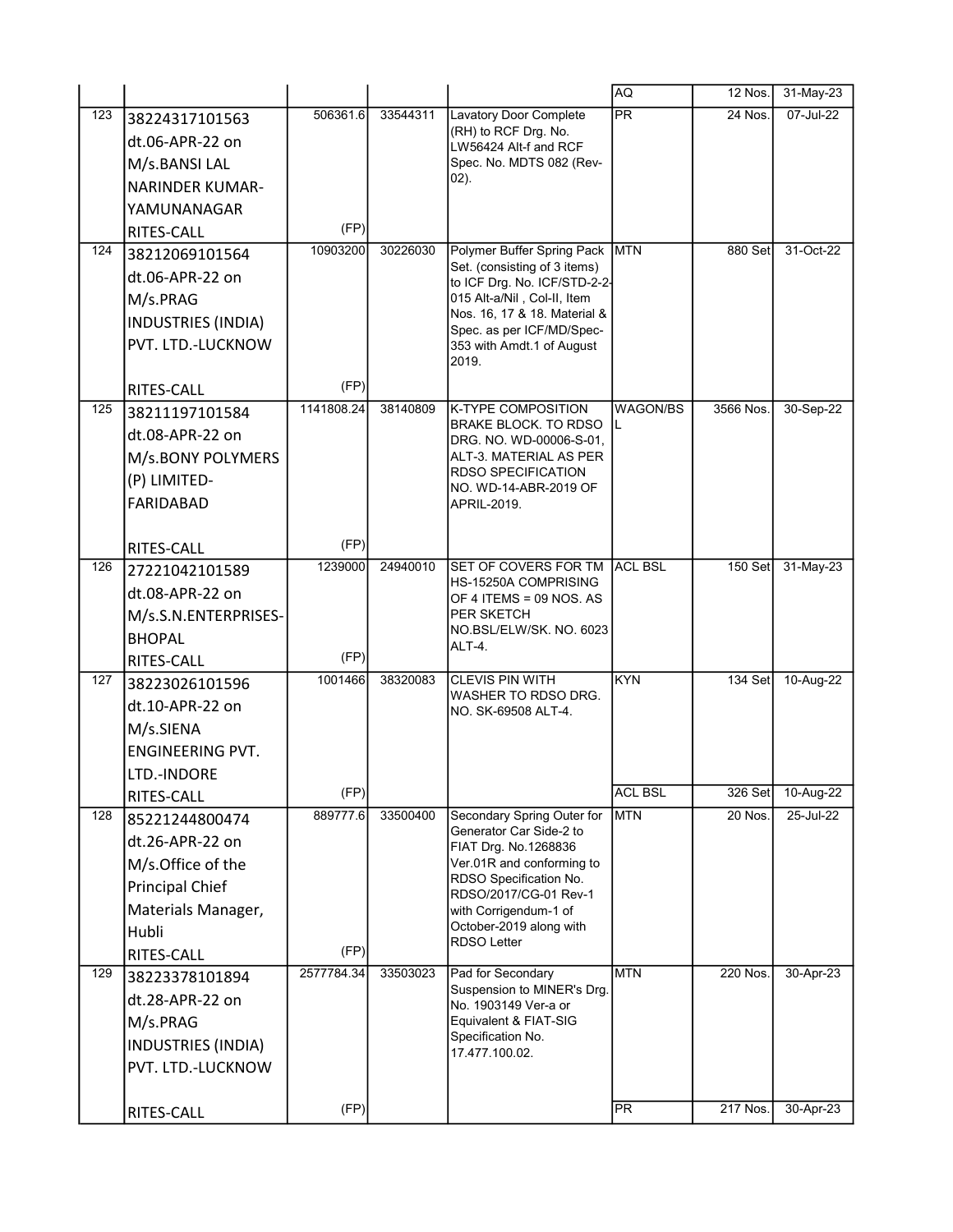| 130 | 38213232101907         | 3917600    | 37136203 | Face Plate for Buffer                                        | <b>MTN</b>     | 800 Nos.        | 31-Jul-22              |
|-----|------------------------|------------|----------|--------------------------------------------------------------|----------------|-----------------|------------------------|
|     | dt.29-APR-22 on        |            |          | Plunger to RDSO SKETCH-                                      |                |                 |                        |
|     | M/s.ATUL               |            |          | 94254, Alt-3, C.Rly. Alt-a.<br>Material and Specification    |                |                 |                        |
|     | <b>ENGINEERING</b>     |            |          | as per drawing.                                              |                |                 |                        |
|     | UDHYOG-AGRA            |            |          |                                                              |                |                 |                        |
|     |                        | (FP)       |          |                                                              | <b>MTN</b>     | 800 Nos.        | 30-Nov-22              |
| 131 | RITES-CALL             | 776676     | 30326801 | Repair Kit for Brake Gear                                    | <b>MTN</b>     | 200 Set         | 10-Jul-22              |
|     | 85221209800396         |            |          | Bushes (consisting of                                        |                |                 |                        |
|     | dt.11-APR-22 on        |            |          | following 4 items of 108                                     |                |                 |                        |
|     | M/s.HEAD QUARTER,      |            |          | bushes in one set). 1) Bush<br>for Bogie to ICF Drg.No. T-3- |                |                 |                        |
|     | Gorakhpur              |            |          | 2-640, Alt-k/8, Item No.1,                                   |                |                 |                        |
|     |                        |            |          | Qty-60 Nos. 2) Bush for                                      |                |                 |                        |
|     | RITES-CALL             | (PC)       |          | Bogie Brake to                                               |                |                 |                        |
| 132 | 42221142101631         | 582685.18  | 31320181 | ADJUSTING PULL ROD TO SNPD<br>MTN DRG. NO. MISC. SK          |                | 98 Nos.         | 15-Aug-22              |
|     | dt.12-APR-22 on        |            |          | NO. 5253, ALT-NIL,                                           |                |                 |                        |
|     | M/s.R.N.STEEL CO.-     |            |          | MATERIAL AND SPECN:                                          |                |                 |                        |
|     | <b>HOWRAH</b>          |            |          | AS PER DRG.                                                  |                |                 |                        |
|     | RITES-CALL             | (FP)       |          |                                                              | <b>SNPD</b>    | 152 Nos.        | 15-Oct-22              |
|     |                        |            |          |                                                              | <b>MTN</b>     | 121 Nos.        | 15-Aug-22              |
| 133 | 27223812101636         | 549762     | 23568045 | <b>FOOT PEDAL SWITCH</b>                                     | <b>ACL BSL</b> | 30 Nos.         | 12-Nov-22              |
|     | dt.12-APR-22 on        |            |          | FOR ZSMGR PANEL TO<br>M/S.ADTRANZ'S PT.NO.S-                 |                |                 |                        |
|     | M/s.RIVER              |            |          | 3925 DRG NO. SWT-                                            |                |                 |                        |
|     | <b>ENGINEERING PVT</b> |            |          | 335181 R1.                                                   |                |                 |                        |
|     | LTD-GREATER NOIDA      |            |          |                                                              |                |                 |                        |
|     |                        |            |          |                                                              |                |                 |                        |
|     | RITES-CALL             | (FP)       |          |                                                              |                |                 |                        |
|     |                        |            |          | <b>HEAD LIGHT LAMP</b>                                       | <b>ACL BSL</b> |                 |                        |
| 134 | 27213275101640         | 747648     | 29610023 |                                                              |                | <b>144 Nos.</b> | 30-Apr-23              |
|     | dt.12-APR-22 on        |            |          | 200W, 110V DC AS PER                                         |                |                 |                        |
|     |                        |            |          | SPECN. NO.<br>CLW/ES/3/0655.                                 |                |                 |                        |
|     | M/s.ORION              |            |          |                                                              |                |                 |                        |
|     | TECHNOCRAFT PVT.       |            |          |                                                              |                |                 |                        |
|     | LTD.-KOLKATA           | (FP)       |          |                                                              |                |                 |                        |
| 135 | <b>RITES-CALL</b>      | 2270202    | 23842258 | <b>CONTROL PANEL</b>                                         | <b>ACL BSL</b> | <b>11 Nos.</b>  | 30-Apr-23              |
|     | 27223755101673         |            |          | COMPLETE (ZSM                                                |                |                 |                        |
|     | dt.13-APR-22 on        |            |          | PANEL)TO M/S. ADTRANZ                                        |                |                 |                        |
|     | M/s.RIVER              |            |          | PT. NO. S-39 DRG. NO.<br>SWT-035002 R-1 SPARE                |                |                 |                        |
|     | <b>ENGINEERING PVT</b> |            |          | FOR AIR MOTOR OF TAP                                         |                |                 |                        |
|     | LTD-GREATER NOIDA      |            |          | CHANGER NO.32.                                               |                |                 |                        |
|     |                        | (FP)       |          |                                                              |                |                 |                        |
| 136 | RITES-CALL             | 3592149.12 | 25618015 | <b>LED based locomotive</b>                                  | <b>ACL BSL</b> | 70 Set          | 30-Apr-23              |
|     | 27221331101702         |            |          | warning light system for                                     |                |                 |                        |
|     | dt.18-APR-22 on        |            |          | electric locos type-E as per                                 |                |                 |                        |
|     | M/s.MATSUSHI           |            |          | RDSO SPECIFICATION<br>NO.RDSO/                               |                |                 |                        |
|     | <b>POWER</b>           |            |          | ELRS/SPEC/LFL/0017                                           |                |                 |                        |
|     | TECHNOLOGIES-          |            |          | [REV.1] OF 16/09/04, one<br>set comprising of three          |                |                 |                        |
|     | DEHRADUN               |            |          | items 06 Nos.: [1] Lamp unit                                 |                |                 |                        |
|     | RITES-CALL             | (FP)       |          |                                                              | <b>ACL BSL</b> | 69 Set          | 31-Jul-23              |
|     |                        |            |          |                                                              | AQ.<br>KYN     | 18 Set<br>5 Set | 30-Apr-23<br>30-Apr-23 |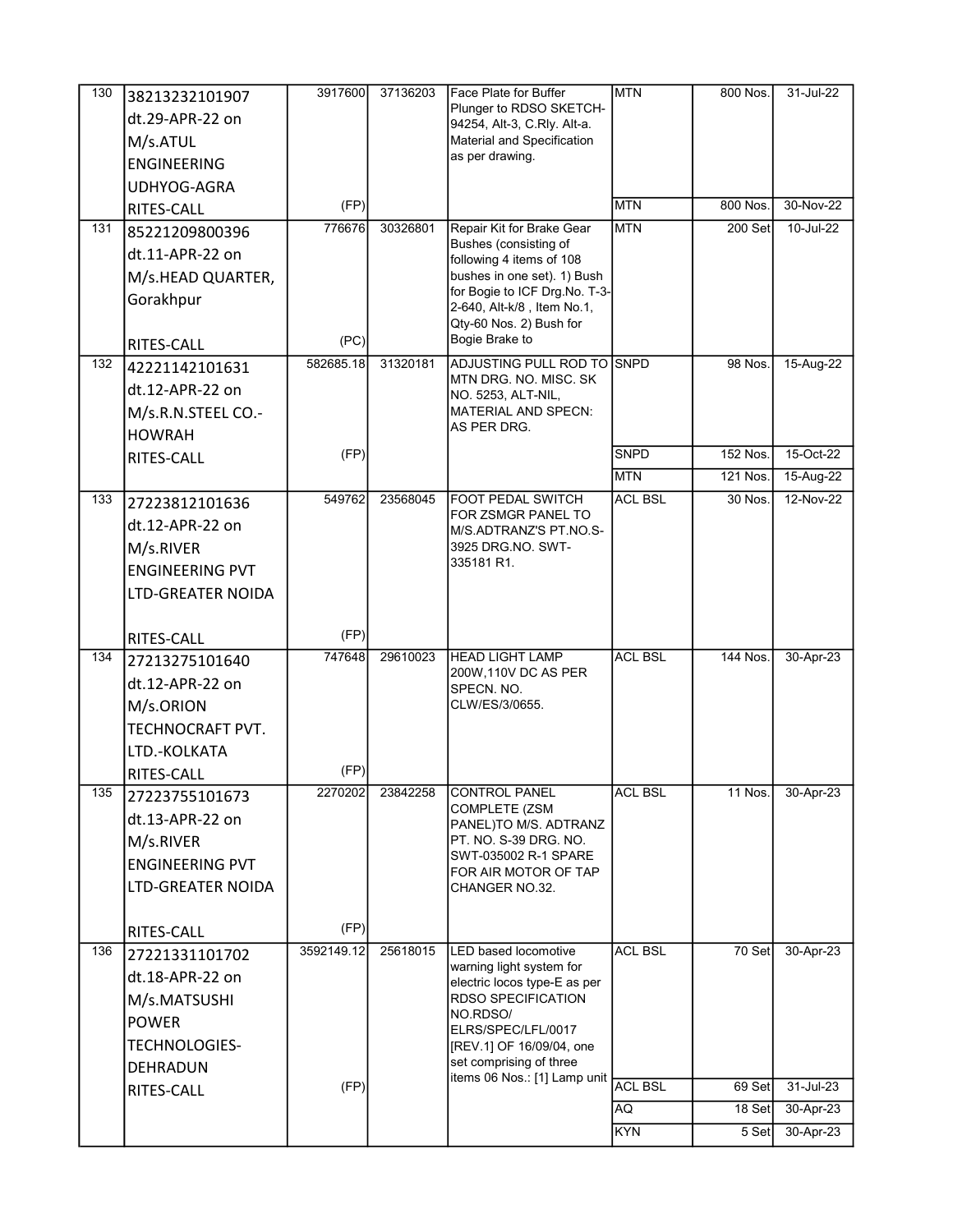| 137 | 27213956101732<br>dt.20-APR-22 on<br>M/s.SEQUOIA SAFETY<br>PRODUCTS PRIVATE<br>LIMITED-GHAZIABAD                        | 3425068    | 29100010             | ELASTIC RING FOR WAG- ACL BSL<br>9 LOCOMOTIVE.<br><b>MATERIAL</b><br>ACLATHAN2300H, as per<br>RDSO SPECN. NO.<br>RDSO/2007/EL/SPEC/0053<br>[Rev.1].                                                                                                    |                      | 25 Nos.              | 31-May-22              |
|-----|-------------------------------------------------------------------------------------------------------------------------|------------|----------------------|--------------------------------------------------------------------------------------------------------------------------------------------------------------------------------------------------------------------------------------------------------|----------------------|----------------------|------------------------|
|     | RITES-CALL                                                                                                              | (FP)       |                      |                                                                                                                                                                                                                                                        | <b>ACL BSL</b><br>AQ | $25$ Nos.<br>22 Nos. | 31-Dec-22<br>30-Sep-22 |
|     |                                                                                                                         |            |                      |                                                                                                                                                                                                                                                        | AQ                   | 20 Nos.              | 31-Dec-22              |
| 138 | 27223482101747<br>dt.20-APR-22 on<br>M/s.KAY PEE<br><b>EQUIPMENTS PVT LTD-</b><br><b>HOWRAH</b>                         | 15724717.8 | 29050066             | SET OF LABYRINTH RING<br>FOR NOSE SUSPEND<br>DRIVE (MSU TUBE) OF<br>WAP7/WAG-9 AS PER<br>ELW/BSL/SKETCH NO-<br>ELW/BSL/3-PH/SK.NO.502<br>(SET CONSISTS OF 10                                                                                           | <b>ACL BSL</b>       | 34 Set               | 31-Mar-23              |
|     | <b>RITES-CALL</b>                                                                                                       | (FP)       |                      | ITEMS of ONE NO.EACH                                                                                                                                                                                                                                   | <b>ACL BSL</b>       | $33$ Set             | 30-Jun-23              |
|     |                                                                                                                         |            |                      | TOTAL 10 NOS.). Accepted<br>Offer: As per A                                                                                                                                                                                                            | <b>ACL BSL</b>       | 34 Set               | 30-Sep-23              |
|     |                                                                                                                         |            |                      |                                                                                                                                                                                                                                                        | <b>ACL BSL</b>       | 33 Set               | 31-Dec-23              |
| 139 | 38223511101774<br>dt.21-APR-22 on<br>M/s.JITEN STEEL<br><b>INDUSTRIES-MANDI</b><br><b>GOBINDGARH</b>                    | 2443035.42 | 30020724             | <b>Collar for Direct Mounted</b><br>Roller Bearing Arrangement<br>to ICF Drg. No. T-0-2-628<br>Alt-f/4 . Material and<br>Specification as per<br>drawing.                                                                                              | <b>MTN</b>           | 1858 Nos.            | 30-Nov-22              |
|     | RITES-CALL                                                                                                              | (FP)       |                      |                                                                                                                                                                                                                                                        | <b>MTN</b>           | 1859 Nos.            | 31-May-23              |
| 140 | 50215082101777<br>dt.21-APR-22 on<br>M/s.STAR ELECTRIC<br>COMPANY-LUDHIANA                                              | 7079882    | 56301571             | "ELECTRIC POINT<br><b>MACHINE (ROTARY</b><br>LOCKING TYPE), 143 MM<br>THROW (AC IMMUNITY<br>160V AC) NON-TRAILABLE<br>TO OPERATE ON 110V DC<br><b>COMPLETE WITH LOCK</b>                                                                               | <b>BSL</b>           | 50 Nos.              | $21$ -Jan-23           |
|     | <b>RITES-CALL</b>                                                                                                       | (FP)       |                      | AND DETECTOR SLIDES                                                                                                                                                                                                                                    | <b>NGP</b>           | 50 Nos.              | $21$ -Jan-23           |
| 141 | 50215082101779<br>dt.21-APR-22 on<br>M/s.VOSSLOH<br><b>COGIFER SIGNALLING</b><br><b>INDIA PRIVATE</b><br>LIMITED-BHILAI | 11121500   | 56301571             | "ELECTRIC POINT<br><b>MACHINE (ROTARY</b><br>LOCKING TYPE), 143 MM<br>THROW (AC IMMUNITY<br>160V AC) NON-TRAILABLE<br>TO OPERATE ON 110V DC<br><b>COMPLETE WITH LOCK</b><br>AND DETECTOR SLIDES<br>AND CABLE<br>TERMINATION BOX, AS<br>PER RDSO S      | <b>PUNE</b>          | $35$ Nos.            | $21$ -Jan-23           |
|     | RITES-CALL                                                                                                              | (FP)       | 5630N003<br>5630N004 | ELECTRIC POINT<br>MACHINE ( ROTARY<br>LOCKING TYPE), 143 MM<br>THROW (AC IMMUNITY<br>160V AC) NON-TRAILABLE<br>TO OPERATE ON 110V DC<br>COMBLETE WITH LOCK<br>Supply of electric point<br>machine 143mm stroke(AC<br>immunity 400v AC)<br>an na salawa | S.S.E./RRI/A<br>JNI. | 65 Nos.              | 21-Jan-23              |